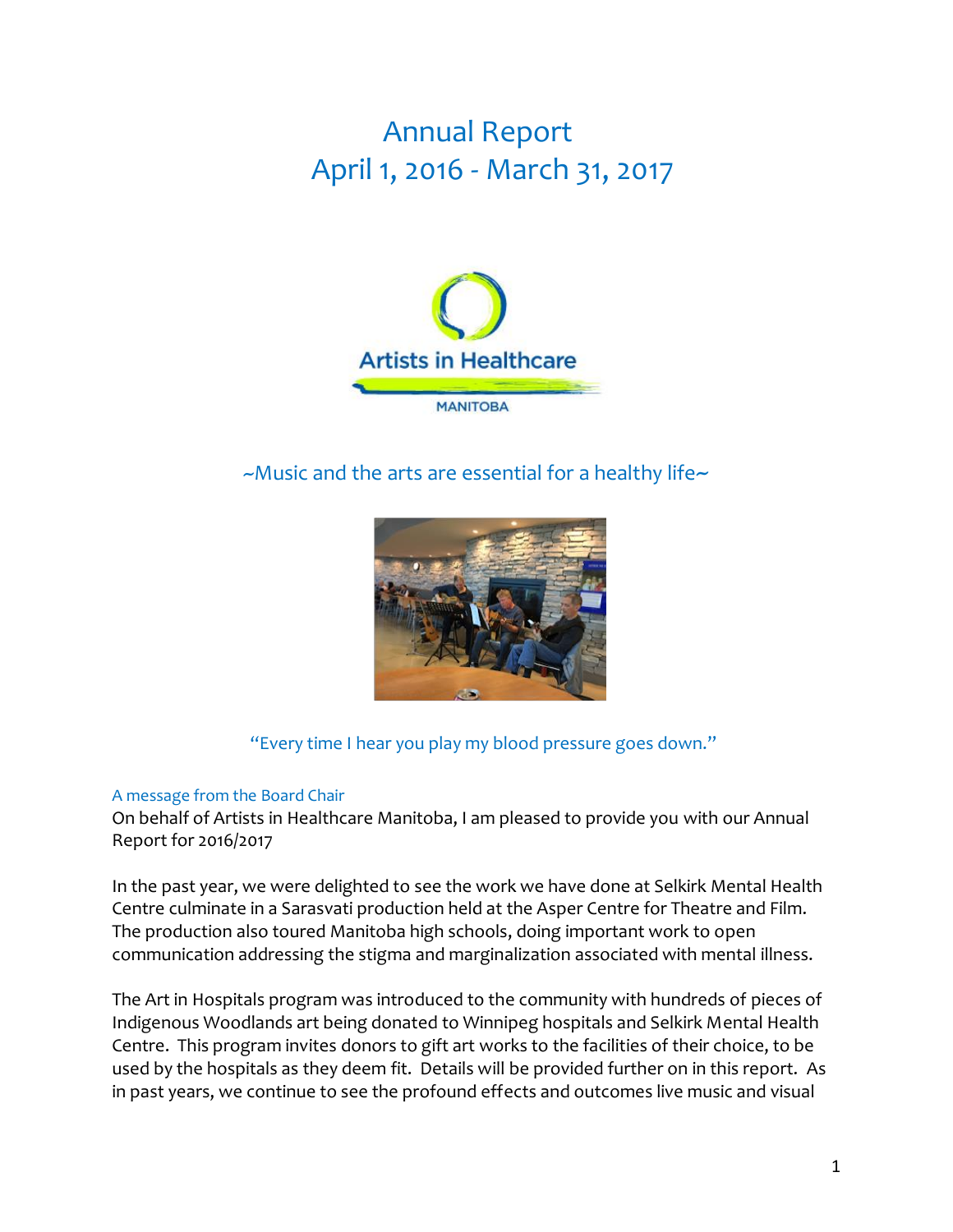arts bring to the communities of healthcare, and our ongoing vision is to one day, see our programs in every hospital in the City of Winnipeg and the Province of Manitoba.

On behalf of the Board of Directors of Artists in Healthcare Manitoba, and our Honorary Advisory Council, I thank you for your interest and ongoing support. Sincerely,



Tom Carson, Chair Artists in Healthcare Manitoba







WE BELIEVE:

Music and the arts transform patient, family and staff experiences in healthcare. They facilitate communication; hope, healing and can inspire compassion and resilience.

OUR VISION:

Artists in Healthcare Manitoba envision a future where music and art are part of one's natural experience in health care.

# OUR MISSION:

Our mission is to incorporate musicians and artists into those circumstances that will enrich the patient experience and nurture health and wellness through the arts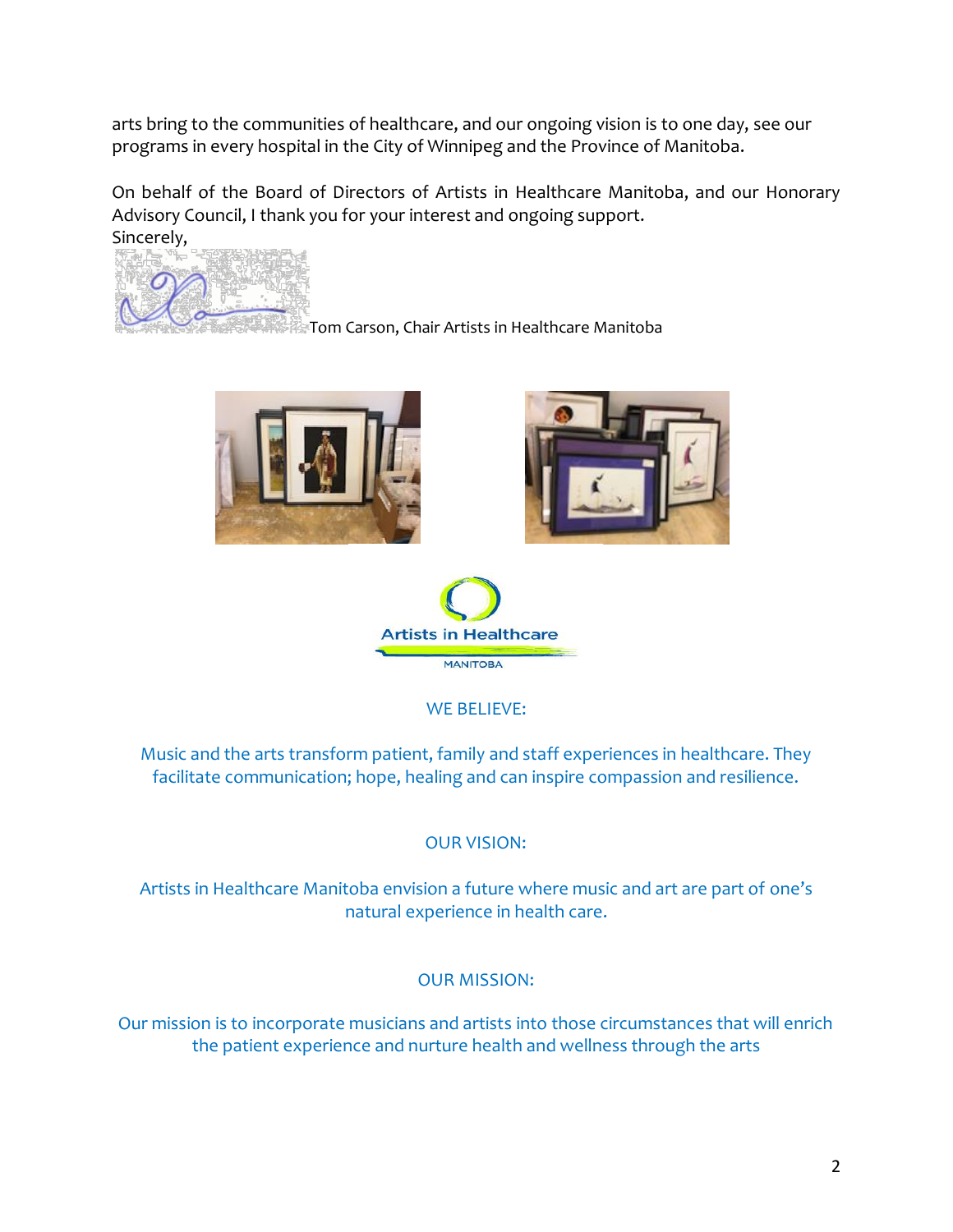

*'In two consecutive sessions, I encountered a woman in the radiation waiting area who initiated conversation, remarking how nervous she usually felt waiting for treatment, and how the music calmed her. It is very rewarding to know that you've made that contact with someone and occasionally the music stimulates interaction between patients when there are 3 or 4 individuals in one room.' Peter McClure Cancercare MB* 

Greetings from our Executive Director From the E.D.

Personal experiences in health care this past year have shown me over and over again what a difference live music makes to patients. It's one thing to be aware of this mindfully. It's another thing to experience it firsthand.

A dear friend endured a year of serious illness with grace and humour. In her last months at St. Boniface Hospital I mentioned that we could ask our musicians to make her room a part of their weekly visits. It was interesting to see who resonated with her and wonderful to hear her rave about a particular player; Anne-Marie Williot, and how she looked forward to her visits. Anne-Marie plays the accordion and sings Edith Piaf beautifully and this was a perfect fit musically and personally as they struck up a caring friendship.

A few times I had the opportunity to visit at the same time as the musician and it was quite an experience. Patients came from other rooms came down the hall and sat outside to listen. Families came to listen. There was an immediate shared sense of joy in the music and shared compassion as people's gazes met and everyone recognized the vulnerability we all share when loved ones are ill. Sometimes the emotions were very close to the surface. Sometimes those gazes caught tears...

We are most fortunate to have a concert series in the St. Boniface Hospital's Everett Atrium, thanks to the Johnston Group, which is scheduled by the Manitoba Chamber orchestra. It's wonderful to see staff and patients enjoying music in the atrium. One of the groups included Desiree Abby, a fine solo cellist. Desiree kindly stayed after the performance and took her cello up to play for my friend. She played what people call the Yo-Yo Ma pieces; Bach's solo preludes for cello.

Watching a loved one be transported by the beauty of this music is hard to describe so I won't try, and needless to say this music attracted and entranced an appreciative gathering of patients, families and staff within the unit, who stopped to listen quietly.

Hearing about the impact of live music and experiencing it are very different. In these moments, people are not thinking about illness or the end of life. In these moments, we're simply in life together. In these moments, we're captured by the music and yes, things calm down, anxiety is replaced by appreciation, for the music and for the fact there is a musician in an unexpected setting. People are so grateful musicians are there for them.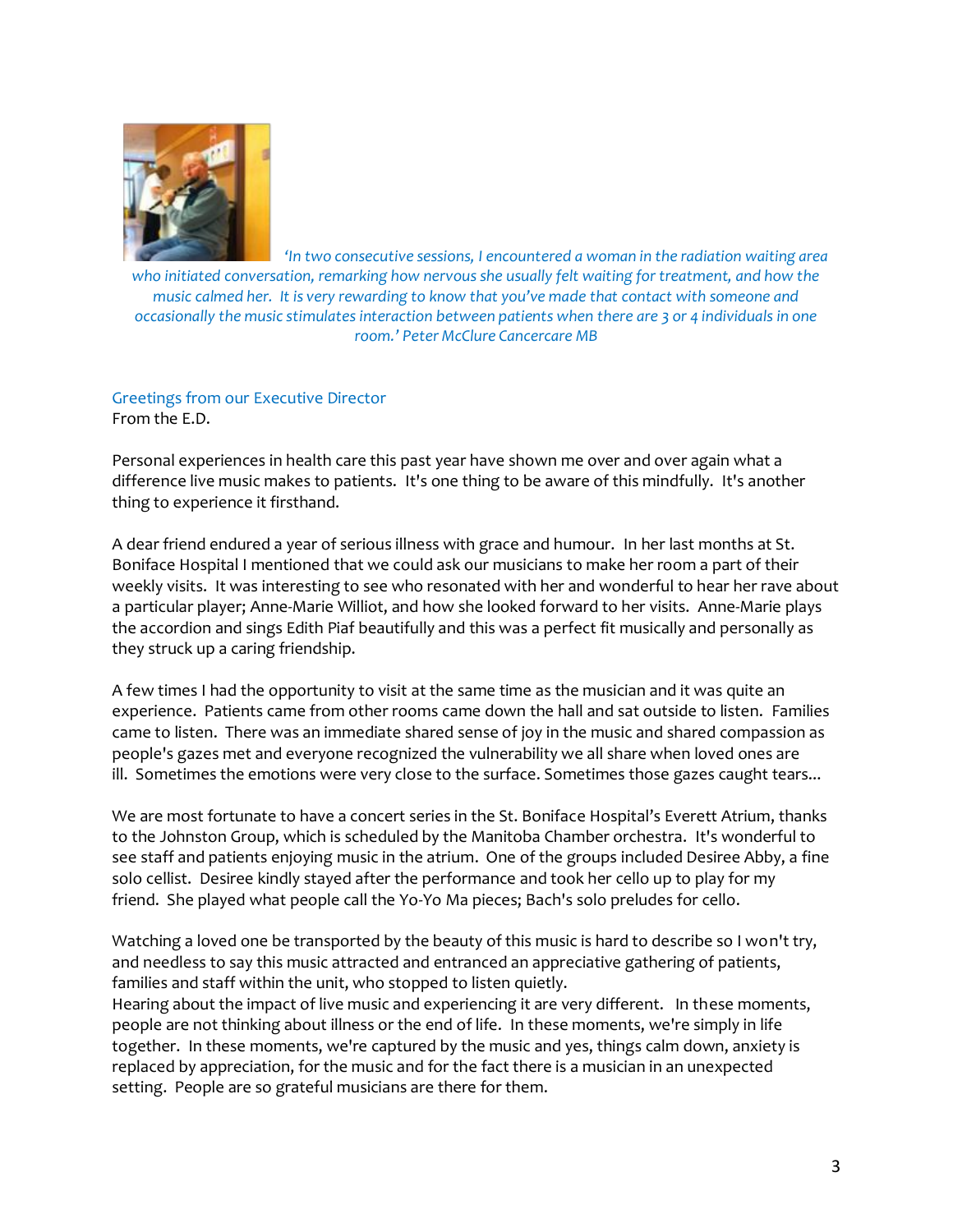Artists in Healthcare Manitoba tries to meet family and patient requests if at all possible. One fellow texted to say that his mother in law was at Health Sciences Centre after having numerous strokes and if we could get a guitar player to her, he'd be the favoured son-in-law forever! A day later our summer student musician was able to spend an hour with this patient and texted to say: "What a remarkable woman! We had a great time."

Another young woman saw our poster on the walls in the palliative care unit in the Brandon hospital, where her father had just been admitted. One call to our Brandon musician, Ann Germani, up until recently the WSO's second harpist, and within 20 minutes, Ann was playing for the patient, and continued make weekly visits to play for him.

Some things in life we can't change. Sometimes we can't make something better and there is a helplessness when you wish you could do something to affect an outcome. In those times, the ability of music to uplift spirits, to encourage resilience and courage, while not changing the ultimate outcome, changes the experience in the moment and we are able to cope a bit better.

Our music and art programs provide patients, families and friends with moments of respite from the everyday hospital experience. These programs invite camaraderie and offer relief as people engage with music or in something creative for a time.

With sincere thanks to all the funders, program partners and our Board of Directors who make all of this possible.

*Shirley Grierson* Executive Director, *Artists in Healthcare Manitoba*



*A beautiful moment caught in the St. Boniface Atrium; a very* 

*young fellow was utterly captivated by cellist Alex Adaman's music. Many smiles were exchanged as staffs and patients observed this. The series continues thanks to funding from the Johnston Group.*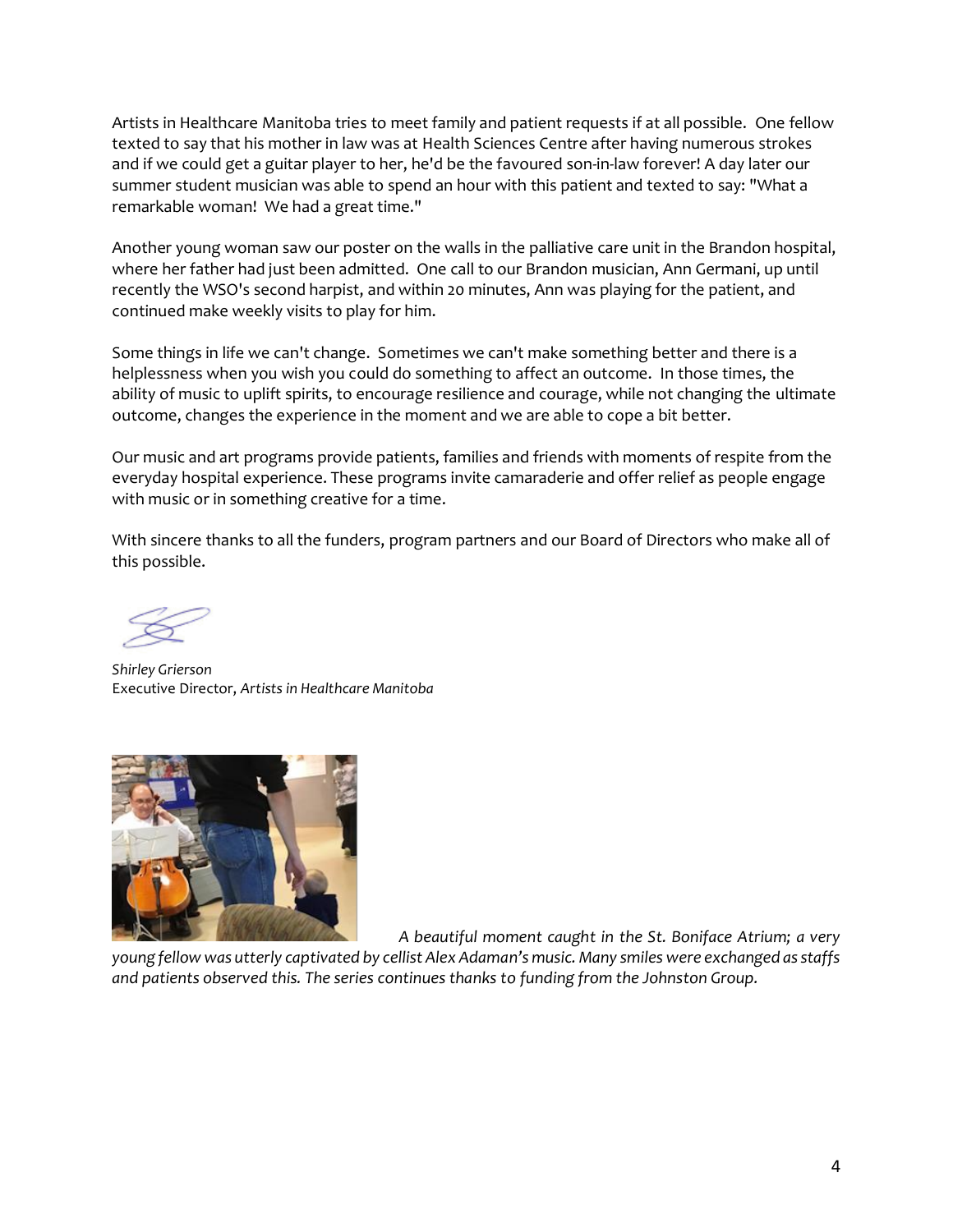# OUR ORGANIZATION:

Artists in Healthcare Manitoba (AIHM), was established in 2001. Our vision is to improve the patient, family and staff experience in healthcare and to address the needs of the whole person through meaningful engagement with the arts.In the past year, we maintained existing programs and began a new Dance/Movement Therapy program at Selkirk Mental Health Centre. Art in Hospitals was also a new program in this year.

Our live music and art at the bedside programs are found in hospitals, Cancercare, hospices and longterm care facilities. Musicians play for over 8,000 patients every month in dialysis, intensive care, chemotherapy, palliative care, geriatric rehabilitation, psychiatric health, and in a variety of treatment and acute care wards, facility lobbies and waiting areas.

Nine student musicians brought additional music to hospitals, long term care and hospices through the Service Canada Student Jobs Programs and the Johnston Group Manitoba Chamber Orchestra series expanded with extra services in 2016.



Art at the Bedside



Art in Hospitals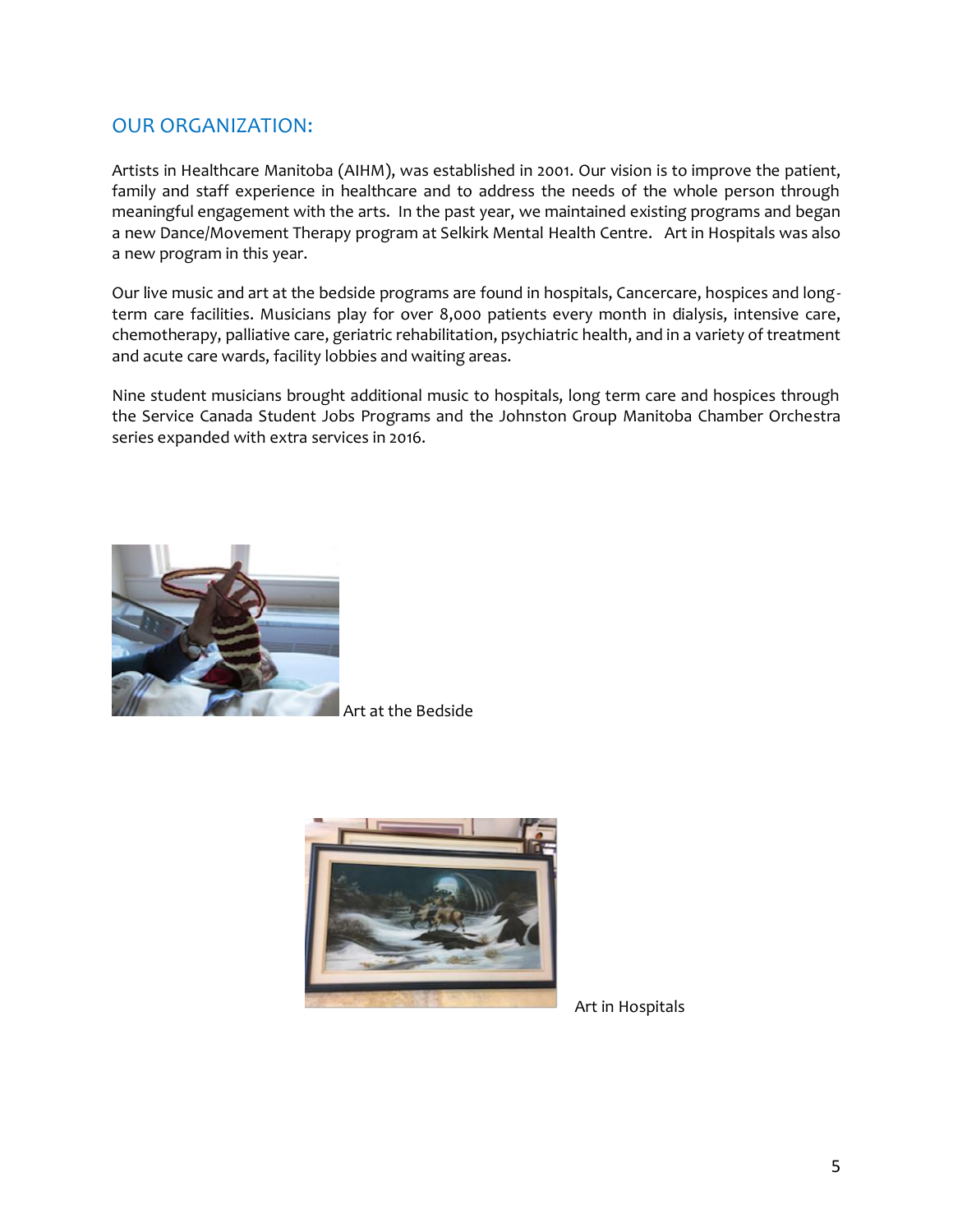# ACCOMPLISHMENTS AND HIGHLIGHTS in 2016 / 17:

- $\blacktriangleright$  Music program hours were maintained with significant increases in Dance/Movement Therapy hours at Selkirk Mental Health Centre
- The Selkirk Mental Health Centre (SMHC) Playback Theatre workshops culminated in the writing and production of a play on mental health which premiered at the Asper Centre for Theatre and Film, and subsequently toured Manitoba high schools. The live music programming continues thanks to a Bell Canada grant. The Dance/Movement Therapy component of the program came to a temporary halt as funding for this program was used up and SMHC is working to operationalize it.
- The Johnston Group concert series at St. Boniface Hospital goes into its third season with another increase
- The Art in Hospitals program began, bringing hundreds of Indigenous Woodlands art pieces to Winnipeg hospitals and Selkirk Mental Health Centre
- Artists in Healthcare Manitoba have received their fifth City of Brandon grant for Music to My Ears to continue their long-term care series The Care Home Outreach Project, as well as a threeyear grant from the Brandon Area Community Foundation for music at the Brandon Regional Health Centre
- In the summer of 2016, we provided 2,360 hours of music through the Service Canada Student jobs program
- $\blacksquare$  Art by the Big Blue Chair continued thanks to our Manitoba Arts Council grant
- $\blacktriangleright$  Residents at Jocelyn House enjoyed weekly art making throughout the year thanks to a fine arts student volunteer from the University of Manitoba



A piece of resident art from Misericordia Place. This

collage was made by a very buoyant, vibrant person who up until her last months, had only painted bright pieces of the lake she spent her summers at. She was also a family member. On looking deeply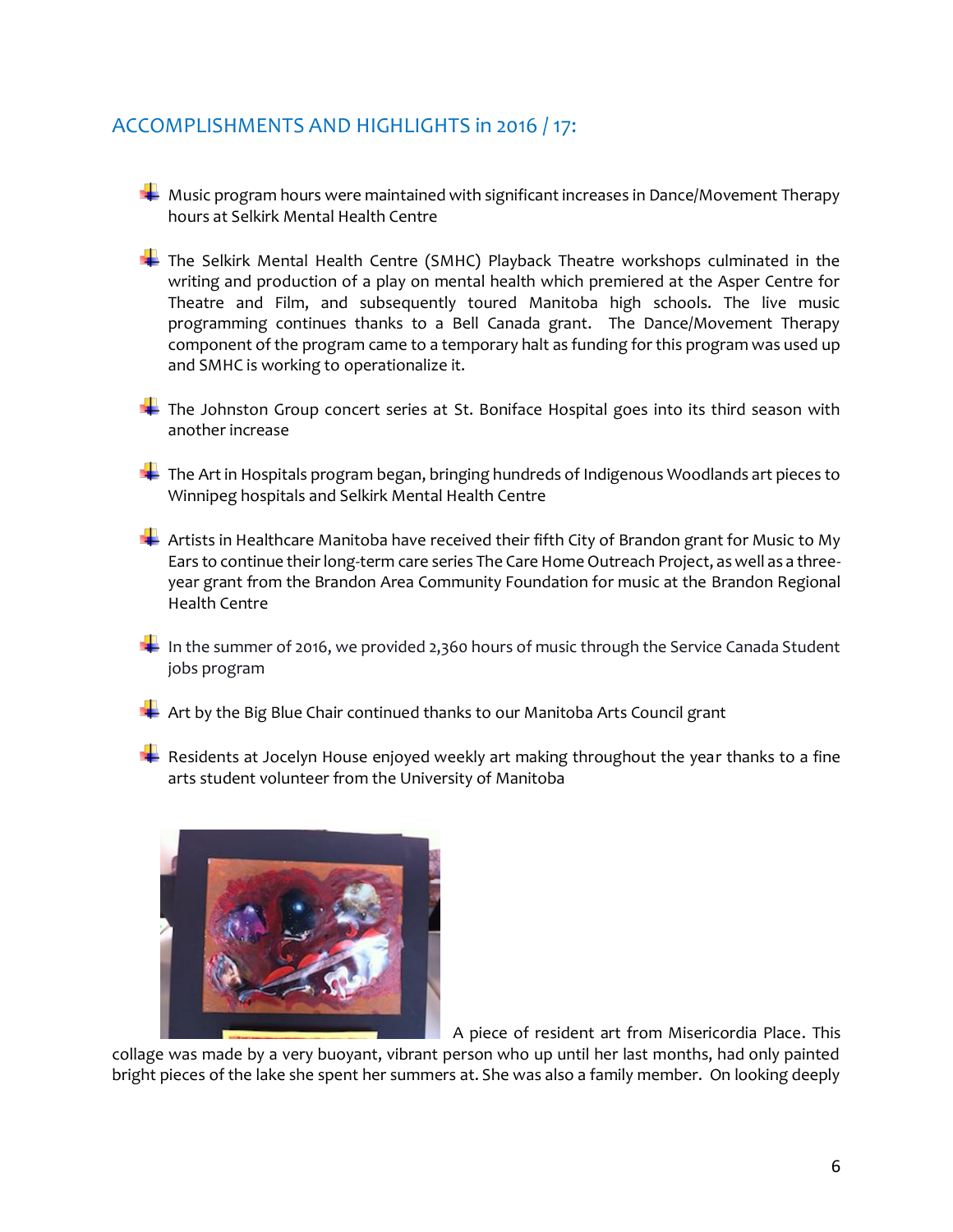at this very different work, we saw the child looking pensively at the universe … a portent of things to come. Art allows us to speak without words, to process what we cannot bring ourselves to state. As in past reports, our outcomes are often captured or implied by the story; by the staff or patients who take the time to contact us as in the letter below from Health Sciences Centre staff:

## *Life... writing it down - please share my thanks with your musician*

*What do we carry with us to work? Lunch, laptop, list of things to do? Emotions? Experiences?*

*After the Easter weekend, I was carrying something much heavier in my heart: horror and dismay. The random killing of an elderly man - by someone who videotaped the act and then posted the video on Facebook - left me feeling overwhelmed by evil.* 

*A question kept repeating in my head, "What kind of world do we live in?". The answer seemed very dark and hopeless.*

*Then while walking through the main floor I heard music. Rounding a corner, I saw a lovely woman with long dark hair playing guitar and harmonica. She turned from the harmonica and started to sing, looking toward a little elderly lady who was sitting, smiling, and enjoying the music.*

*I don't know the musician's story. I don't know the elder's story. But in that moment, I was filled with hope at the beautiful picture of someone singing – giving – ministering - to an elderly person.* 

*The answer was almost audible: "This is the kind of world we live in." How powerful the gift of music can be!*

*Thank you, lovely musician, for reminding me that we all can choose to give to those around us. And our acts of giving and caring for others will determine the kind of world we live in.*



Anita Issaluk plays weekly at Health Sciences Centre

# OUR PROGRAMS:

#### Music to My Ears

Music to My Ears continues to be our core and most wide-reaching program. The response to the musicians is overwhelmingly positive, and we continue our efforts to expand into new hospitals, facilities and in long term and specialized care.

Musicians are found playing in patient waiting areas, at bedsides as invited and in a variety of common areas throughout the hospitals. This year has seen program expansion maintained at St. Boniface, Brandon Regional Health Authority and Selkirk Mental Health Centre with new year-round programming at Deer Lodge.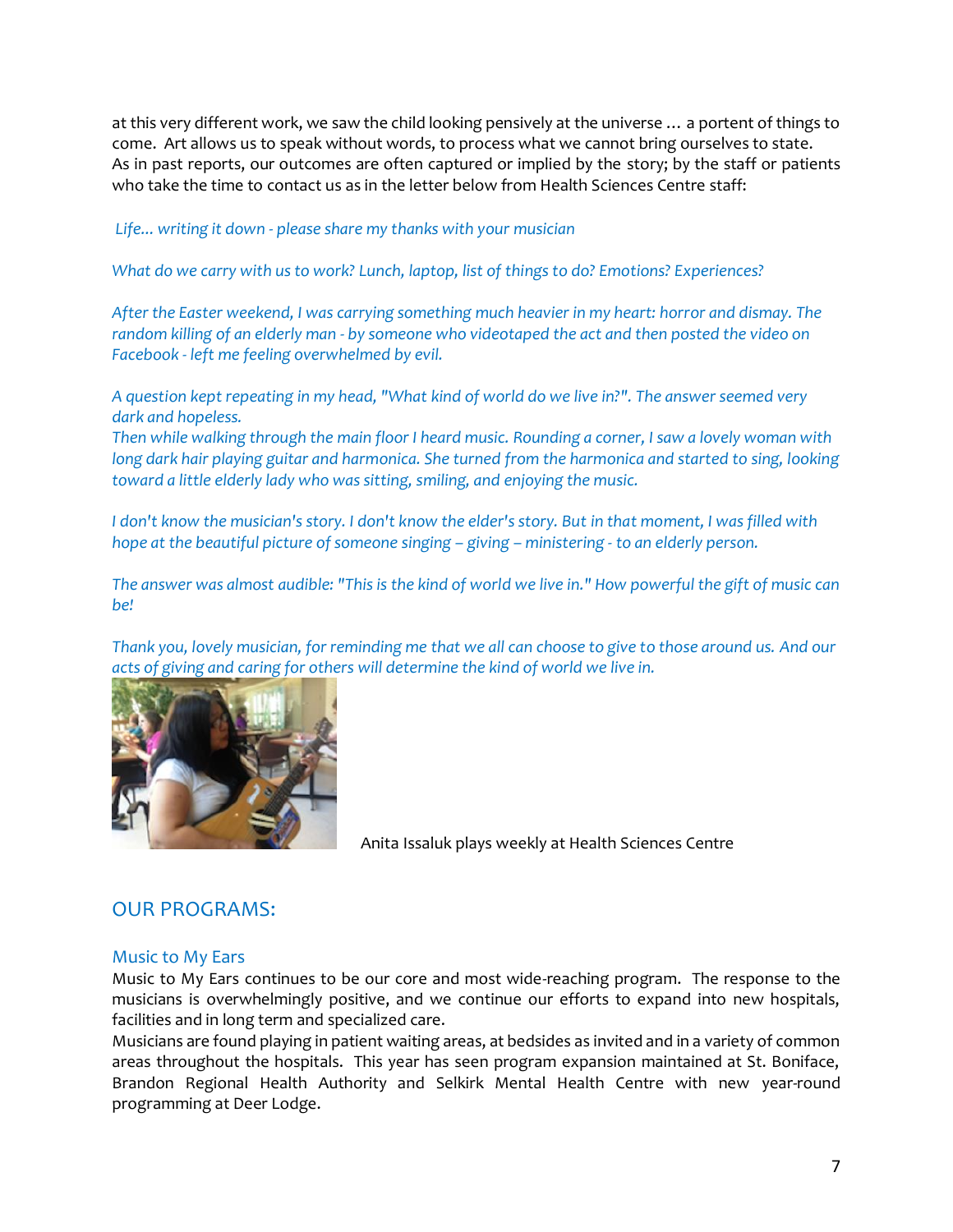

musicians and staff playing at ActionMarguerite

Music to My Ears can be found in rehabilitation units, in outpatient treatment areas such as dialysis, intensive care, psych health, radiation, cardiology, hematology, pediatric ambulatory clinic, geriatric, women and child, pain clinics and oncology. Through Music to My Ears, Artists in Healthcare is also an important part of hospices and palliative care. We aim to provide music anywhere it is possible to be enjoyed.

The expanded St. Boniface Hospital Foundation ER, CPRU area program continued in 2016.

*'I was playing on the 6th floor, at the end of the hallway, where there are windows and a few chairs setup, where people gather to listen to the music. At one point, the people who were in a room close by waved me in and wanted me to continue playing my song in there. They were all crying. The woman they were visiting was singing along. She had a stroke a month ago and this was the first time she was able to sing again! They were so happy.'*

This year was our third year with the Johnston Group/Manitoba Chamber Orchestra concert series at St. Boniface Hospital, in both the Everett Atrium and Buhler Gallery. Hospital staff and patients continue to enjoy the series, which has grown yearly.





Year-round programming was enjoyed in a number of health care settings, with the following hours of service:

> Cancercare Manitoba - 650 Grace Hospital and Hospice - 350 Jocelyn House - 45 Bethesda, South Eastman Steinbach – 166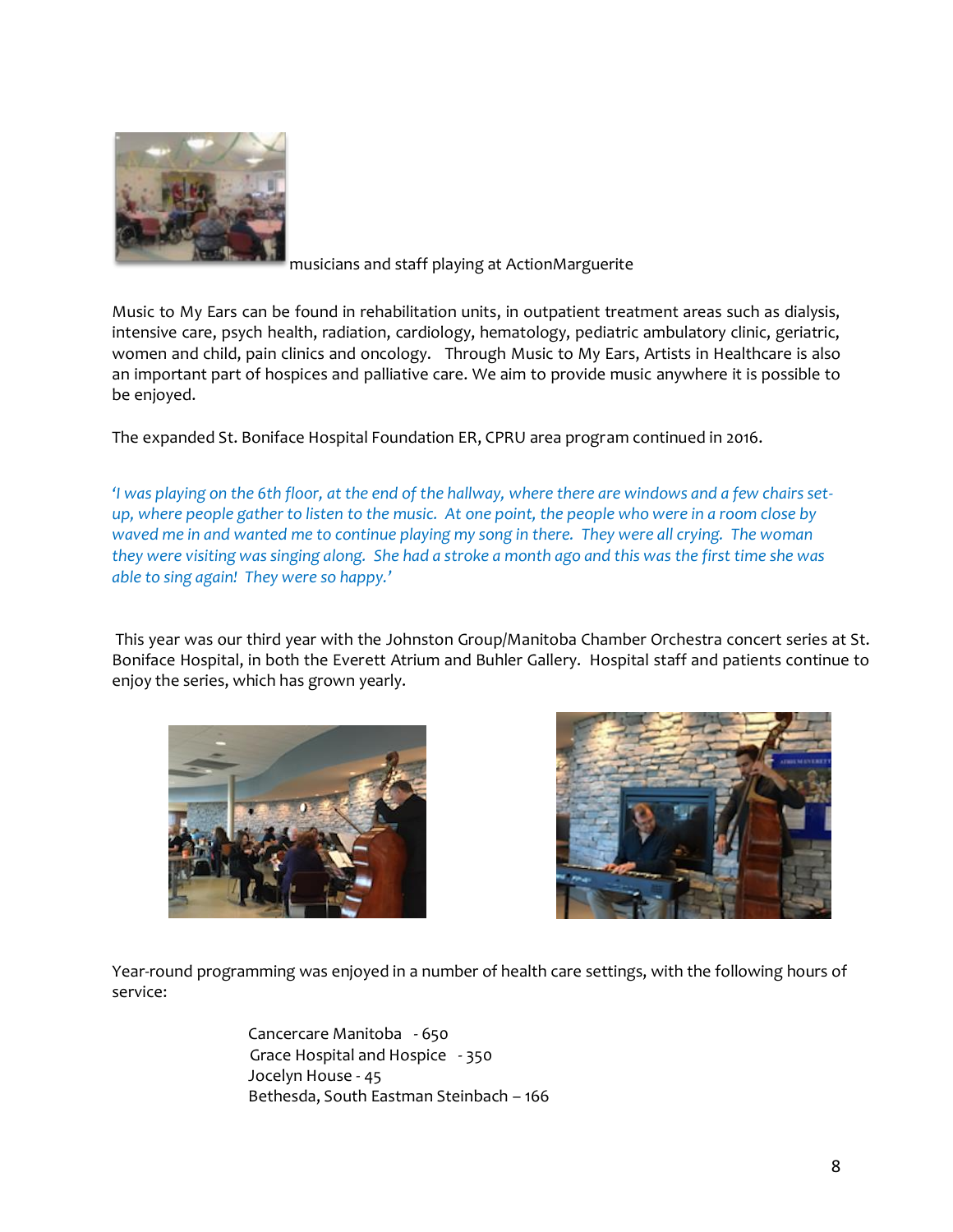Brandon Regional Health Centre - 433 Boundary Trails Health Centre - 166 Middlechurch Home of Winnipeg - 350 Personal Care Home Concerts (Brandon) - 120 one hour performances Beacon Hill Lodge - 72 Health Sciences Centre - 650 Maples Personal Care - 300 Misericordia Place - 660 St. Boniface Hospital - 1270 Riverview Health Centre - 570 Selkirk Mental Health Centre - 156 music, - 380 Dance/Movement Therapy Deer Lodge - 456

Including the summer student hours, Artists in Healthcare's (AIHM) musicians played 6,000 hours reaching well over 8,000 patients and residents. Given the nature of the work and the environments (including waiting areas that the musicians play in) the numbers of patients reached are calculated with respectful guesses. Hours were slightly down in 2016 due to cuts in the Service Canada student jobs program. In prior years, we had received between 400 and 420 hours per student. This year the hours ranged from 270 - 300 per student.

#### Art by the Big Blue Chair Cancercare MB



*'This is our poster board as it was growing in its present form. Our last theme was our house, with the idea we all exist under one roof of the sky. Our roof at Cancer Care has a special mix of people. The feedback was so good that I kept the house shape for spring.*

*The theme was Spring so we made leaves and tulips and had people write one word thoughts about what they thought of as spring. What was that 'spring thing' that made you go "it's here"?!!! Such things as; sunshine, rain, flowers, renewal, faith, (thinking of Easter) tulips, fresh, hope, beautiful spring, beer, grass, happy etc. as shown on the poster.' - Kate Black* 

After the poster began (1) one patient drew the outline of a gazebo (2) that he had built. He asked for help finishing the drawing and fellow patients and staff completed it (3).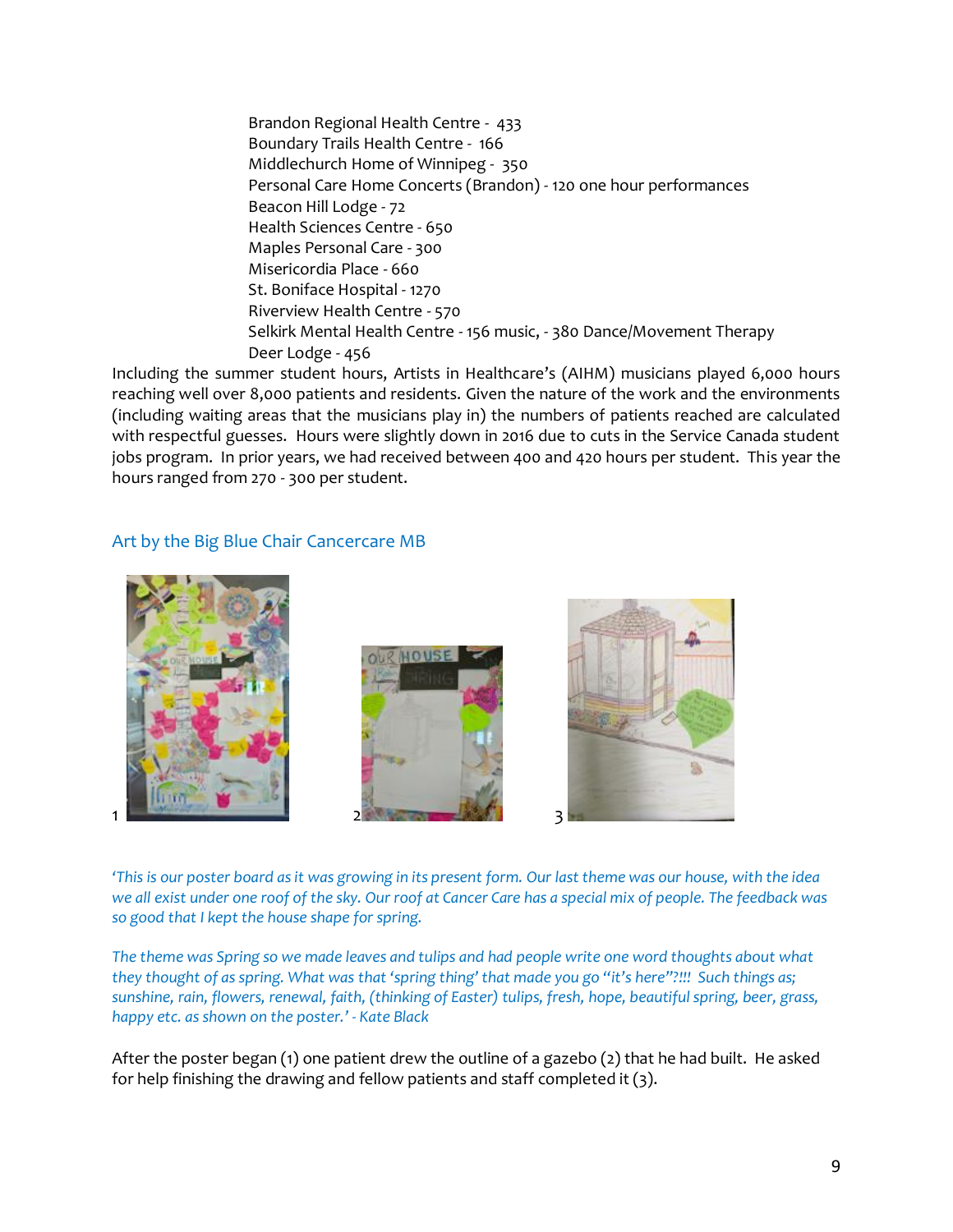'*So, there is this lovely man who drew his garden from a photo on his phone. He did this beautiful graphic pencil drawing of his gazebo that he made with the empty plant boxes..*

*He asked that I post it and have others colour it for him. He wrote this on the paper that he wanted help to finish it.*

*So, I passed it to a nurse who loves colouring. She started the flowers in the plant box. This gentleman was thrilled.*

*Then I placed it on our poster board in the waiting room with a bag of pencils and the wood has become brown, the path has colour, there is bushes and greenery forming. He is very happy.*

*I found a patient in a wheel chair staring at our poster board and I brought her closer. She was inthralled with it. Cancer is a shared experience.'-Kate*

Art by the Big Blue Chair is in its fifth year at Cancercare MB, in the last year funded through a Manitoba Arts Council Grant. We will reapply to continue the program in March 2018. Patient participation, and projects chosen are tracked and documented.

#### Art at the Bedside

Art at the Bedside is in its seventh year at St. Boniface Hospital, and provided approximately 60 volunteer hours monthly. The program hours, participants and projects chosen by patients are documented and tracked monthly.

The St. Boniface program accesses existing hospitals volunteers, trained by our coordinator Claire Stephensen. The volunteers take art carts filled with creative projects ranging from collage, weaving, print making, beading and painting to make art bedside. The McEwan Mental Health art program continues as well.





Misericordia Health Centre continues to offer art programs to residents, with Kate Black running their portrait program. She visits residents who aren't able to make art independently, and paints their portraits for their families.



Culture Days 2016 Landscape Dancers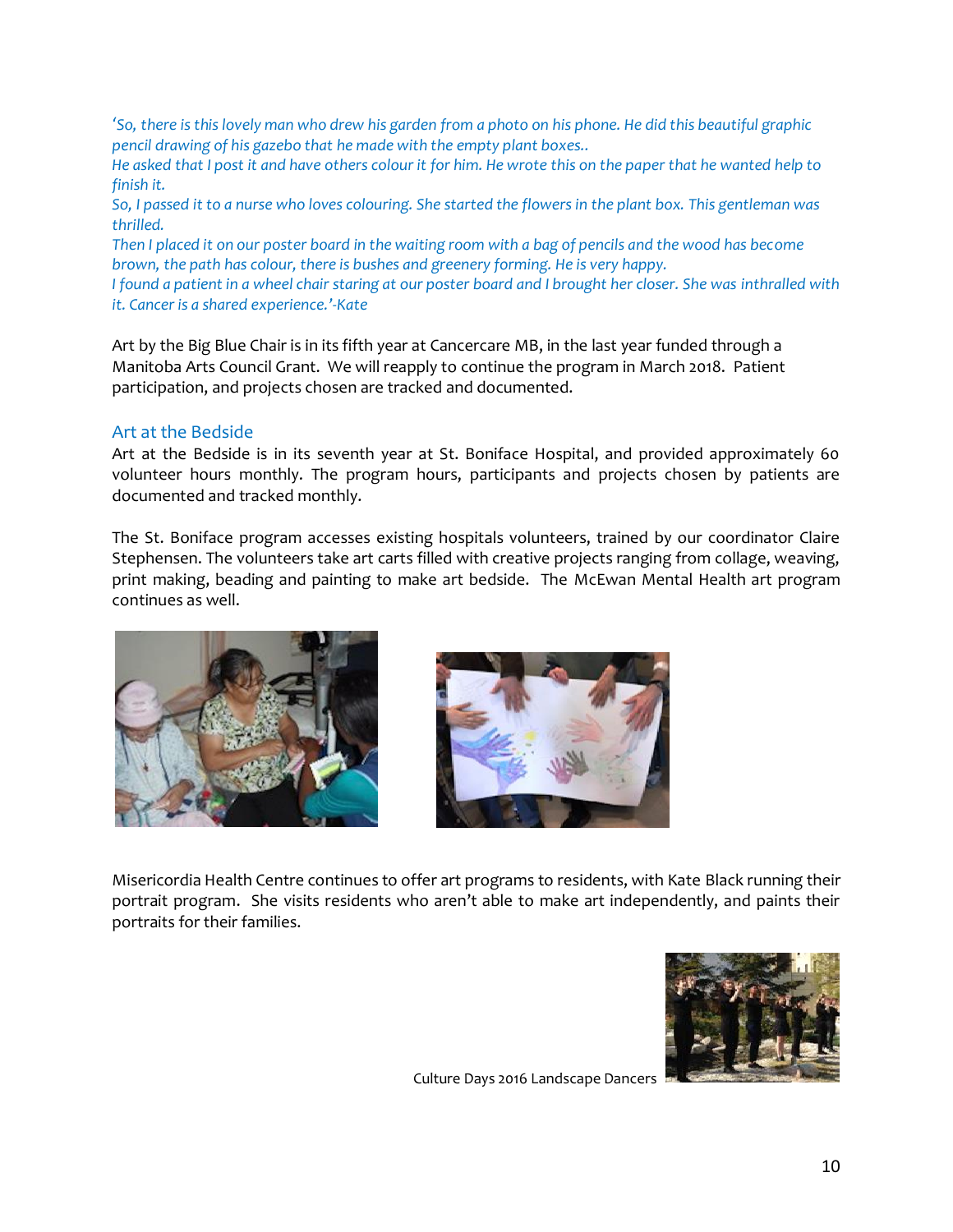# Rejuvenation, Resilience and Recovery through the Arts - Selkirk Mental Health Centre

In its fifth year at Selkirk Mental Health Centre (SMHC), Rejuvenation, Resilience and Recovery remains a significant accomplishment in our 2016/2017 year.

We added almost 380 hours of Dance Movement Therapy which was received so well that the centre is working to hire Karissa Martens full-time. *"Karissa is doing really amazing work for us through Dance/ Movement Therapy, which is just now growing into something really wonderful…Artists in Healthcare has been a valuable addition to the programming that we offer." Lindy Stanford, Geriatric Resource/Groups*

The results of the prior year's Playback Theatre workshop process at SMHC culminated in the writing of a play, reviewed below (edited for space)

**New made-in-Manitoba play breaks through silence on mental health Breaking Through is a timely, well-intentioned but dramatically uneven look at mental health issues**



By Joff Schmidt, [CBC News](http://www.cbc.ca/news/cbc-news-online-news-staff-list-1.1294364) 

- [Theatre group combats mental health stigma in high schools, one play at a time](http://www.cbc.ca/news/canada/manitoba/theatre-mental-health-1.3795319)
- New play aims to break through stigma of mental health issues

"Crazy — that's a great word."

So says KoKo (Joshua Ranville) at the start of *Breaking Through*, a new made-in-Manitoba play seeing its first full production from local indie company Sarasvati Productions. It's an ironic statement coming from KoKo, a two-spirit Indigenous youth struggling with her identity and labelled, like the other central characters in Hope McIntyre and Cairn Moore's timely new play, as "mentally ill."

The play took more than two years to create. Sarasvati worked with other groups, including the Selkirk Mental Health Centre, to talk to more than 400 people about mental health. The results are unquestionably wellintentioned and thought-provoking, if dramatically uneven.

The stories of these characters have the ring of authenticity. McIntyre and Moore have clearly done a massive amount of research on mental health, and the challenges their characters face are heartbreaking and truthful from run-ins with the police to unsympathetic co-workers, the play offers a deep look at the often-unseen daily obstacles people with an illness face.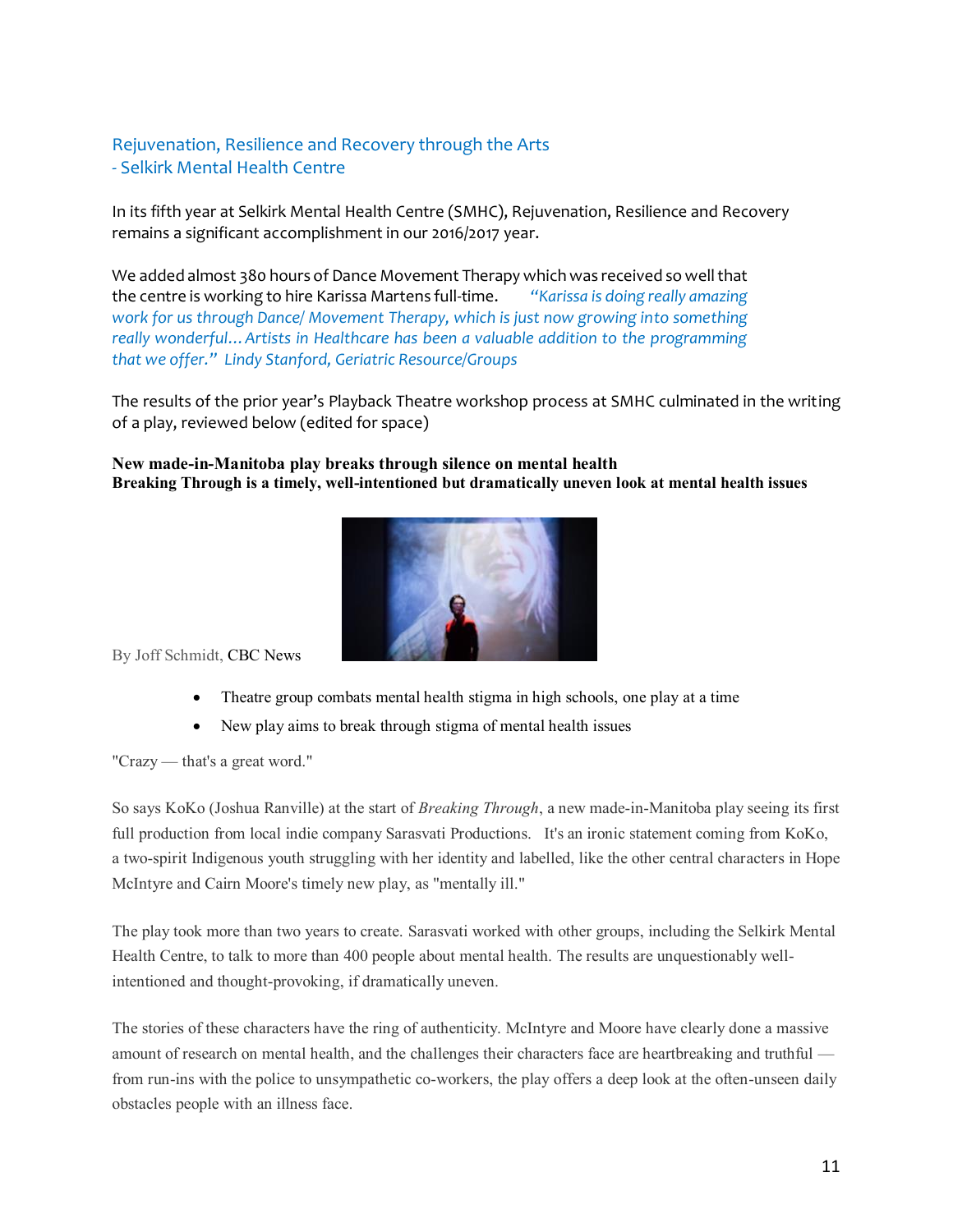And it makes clear its point that the biggest problem is not the mental illness, but how we treat it. "If I had a heart attack right now, you would help me, right?" says Molly. But "when you have a mental breakdown, someone calls the cops."

The performances across the board in director Kevin Klassen's sensitive production are good — there's a challenge to the performers here to play characters, rather than stereotypes, and they're largely successful.

The unevenness of *Breaking Through*, though, comes from the fact that it's taking on a massive topic, and ultimately trying to do and say too much. There are simply too many characters and stories in the 110-minute (with intermission) play, and we don't really get to follow most of the characters as deeply as we might like.

It's an imperfect look at an often-messy subject. But it's also an admirably ambitious piece, and one that presents a too-rare blunt look at mental illness on stage — and aims to make us question what we can do about it.



…. Not such a crazy idea.

## *Dance/Movement Therapy*

Following is the documentation provided by Karissa:

## **Dance/Movement Therapy and Counselling at SMHC** Karissa Martens MA, R-DMT, CCC, GL-CMA

Dance/Movement Therapy and Counselling (DMT) sessions have been running every Monday and Tuesday at the SMHC since March 14, 2016. Weekly individual and group sessions have been offered to all Areas 1-15. Within these sessions, a group goal has been decided and agreed upon between participants and/or staff members. The following notes reflect observations on the progress towards these goals, as well as additional observations between March 14/16-November 29/17 at SMHC.

\*Please note that the Dance/Movement Therapist and Counsellor did not have access to the client's files, and therefore had little to no awareness of the diagnoses or goals of each individual. Notes were taken on observations.

#### **Area 1 & 2: Individuals with Acquired Brain Injury**

**Average attendance:** 8 people **Group Goal:** 

- Increased movement
- Increased pro-social behavior
- Increased memory

#### **Observations:**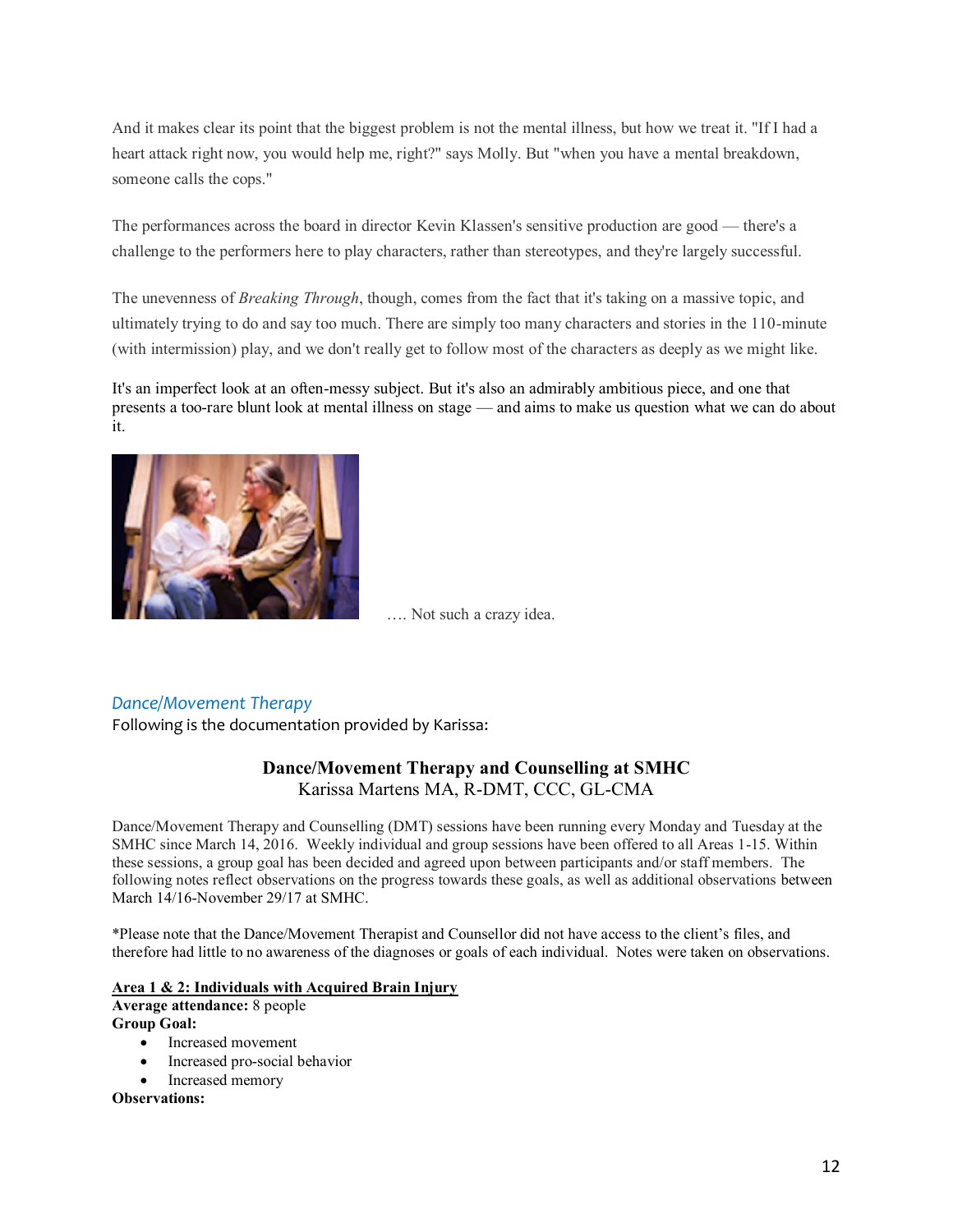- Individuals have become increasingly more alert and participatory in group
- Moments of increased mobility have been witnessed in participants' arms, legs, feet
	- $\circ$  One individual is now able to reach for the Dance/Movement Therapist's hands to signify he/she would like to dance with her
	- o One individual is finding more mobility in her ankles and feet
	- o Participants are trying and initiating different ways of moving, and increasing their movement repertoire (i.e. smaller, larger, quicker, slower movements)
- Individuals in the group are showing increased ability to regulate emotions, and increased openness to sharing emotions within the group
	- o One individual started to cry during a song, and spoke about this emotion to the group
	- o An individual entered the group saying, "Today I need to laugh!"
- Individuals want to stay for the entirety of the group even when other activities are offered at the same time o At the end of one DMT session, an individual with a limited vocabulary shouted out "More!"
- Past and recent memories are shared within the group, which often spark conversations between individuals
	- o While sharing about someone in our lives who is brave, one individual said "My dad [is brave because] he is 80 years old and still working!" He then proceeded to share a song that reminded him of his dad.

#### **Area 3: Individuals with Borderline Personality Disorder**

#### **Average attendance:** 6 people

#### **Group Goal:**

- Increased participation in movement
- Increased integration of Dialectical Behavior Therapy (DBT) within DMT session
- Increased relationship building

#### **Observations:**

- Individuals in this group are becoming comfortable with DMT:
	- o More frequent song requests and movement ideas
	- $\circ$  Increased sharing with the group and Dance/Movement Therapist; signifying relationship building (i.e. likes/dislikes, opinions, what they are currently dealing with)
		- Individuals are more frequently complimenting each other on what they have shared
		- While focusing on the DBT skill of contributing, each participant shared about how they contribute in their own life. When one group member was not able to think of something, another individual shared how he has witnessed the individual contribute, and said, "He says a lot with what he doesn't say."
	- o Expressing emotions in group
		- Some shared emotions have been: "I need love today," "I'm frightened and ashamed," "I'm glad you come here so we don't have to go to the gym all the time."
		- One individual was able to share her frustration/anger with the group, saying, "We've been doing the same thing since you started here...every week!"
		- Individuals in this group are more frequently sharing the emotions and memories they associate with certain songs
- Increased openness to movement
	- o Individuals who have not participated in movement have begun to move and stretch with the group
- Willingness to regularly attend the DMT group
	- o Voting to run a group later in the morning when the Dance/Movement Therapist was late for their session due to traffic
	- o Apologizing to the Dance/Movement Therapist when they did not join the group
	- o One individual stated, "I really enjoy this group Karissa." And other individuals have shared that they enjoy and appreciate the DMT group.

#### **Older Adults-Group One**

\*Typically, individuals who are less verbal and less mobile **Average attendance:** 18 people per group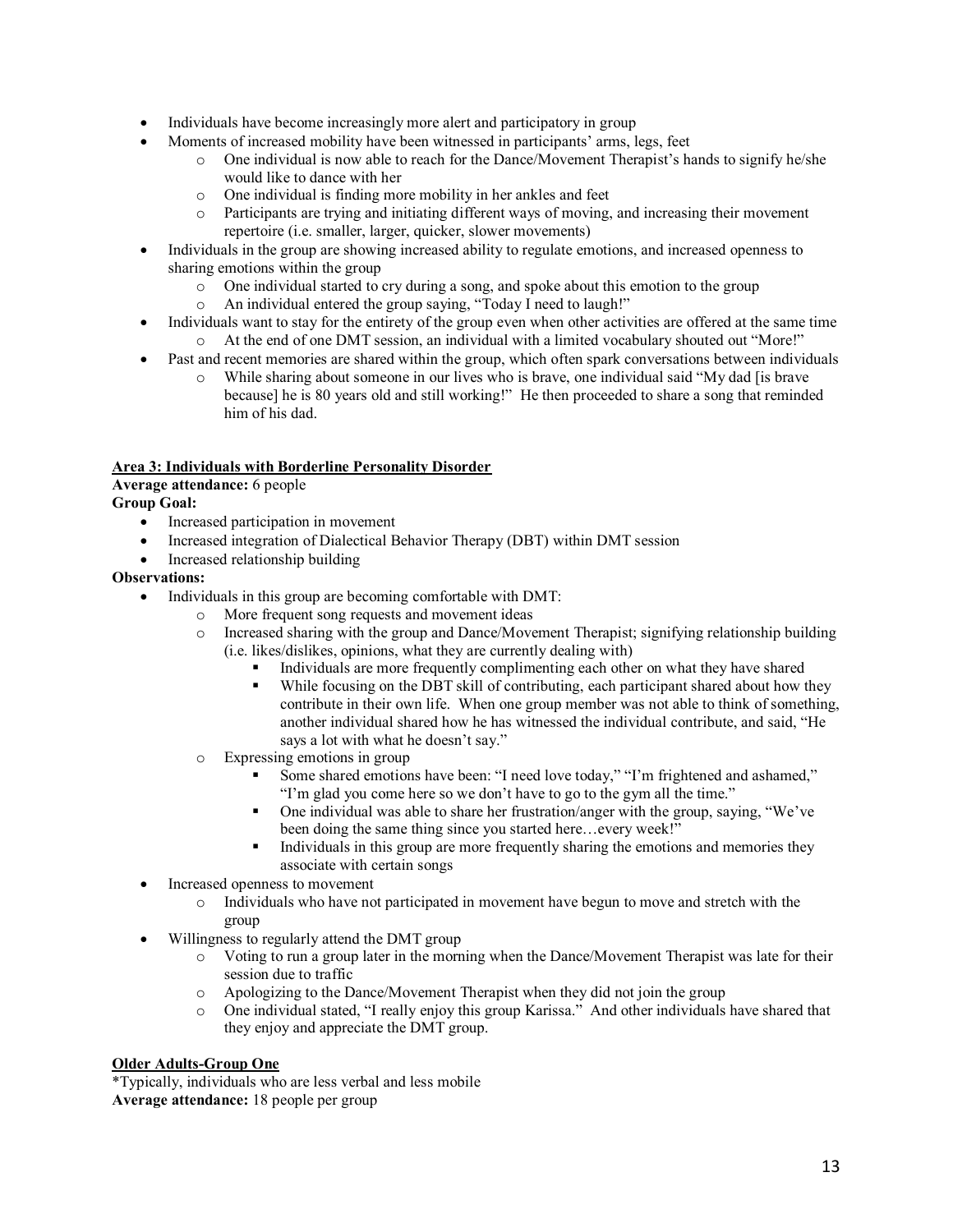#### **Group Goals:**

- Increased personal connection
- Increased stimulation

#### **Observations:**

- Increased awareness and moments of being alert
	- o Participants are more engaged and awake
- Increased movement, and mirroring of movements
	- o Individuals are engaging in the Dance/Movement Therapist's movements, as well as the movements of other group members (i.e. foot tapping, smiling, arm and hand movements [reaching for the Dance/Movement Therapist's hand])
- Individuals are increasingly sharing their personalities (i.e. displaying their knowledge of song lyrics, sharing jokes, responding with animated facial expressions)
	- o One individual shared that he, "really likes the music!"
	- o When one group member shared that she missed her family, another participant appeared to show sympathy with his facial expressions.
- Individuals in the group are sharing more emotions with one another **(**i.e. sadness [crying], anger, happiness [laughing/smiling], frustration)
	- o One individual expressed her feelings of DMT by saying, "I love music and I love dancing!"
	- o Some individuals are calmer during and after the DMT session
	- o One individual has voiced that he is tired of being at the SMHC, and wishes he could leave
	- o After asking an individual how she was today, she replied by saying, "Good…and you?" showing social awareness in the moment.

#### **Older Adults-Group Two**

\*Typically, individuals who are more verbal and mobile **Average attendance:** 18 people per group

# **Group Goals:**

- Increased enjoyment
- Increased client leading

#### **Observations:**

- Increased visiting and discussing what is on their minds with one another
	- o After the Dance/Movement Therapist asked a participant to dance, he responded, "we can't dance, we are in wheelchairs?" The group then talked about loss, what loss means to each of the members, as well as alternative ways to dance when in a wheelchair.
	- o Another individual, who had recently gone through a decrease in mobility, shared about how this experience has been difficult, saying "I'm having a hard time, but I am glad I can dance in my seat and be here with everyone."
	- o Themes of loss, emotions, home/family, and seasons have been frequent
	- o One individual shared about his recent divorce, and how he "cries sometimes because [he] misses [his] ex-wife." These words sparked the group conversation of missing others and how it is ok to cry.
- Individuals who had previously left in the middle of group, are now staying the entire duration of the group. Some individuals choose to stay for both Older Adults DMT groups!
- Increase in pro social behaviour (i.e. more cohesion and awareness of group members)
	- o Individuals within the group ask other group members to dance
	- o Individuals are noticing and mirroring other group members' movements
	- o There is a sense of cohesiveness and support within the group
- Individuals in DMT appear to be enjoying the group
	- o One individual said, "I wouldn't want to be anywhere else in the world!" Another participant said, "I enjoyed all of this!"
	- o When talking with the Dance/Movement Therapist, an individual said, "I like talking with you."
	- o This group has been full of laughter, jokes, smiles, and camaraderie between the group members
		- In response to the discussion of the first day of school, one individual said, "I wasn't in trouble the first day, but by the end of the first month I was sitting right next to the teacher!"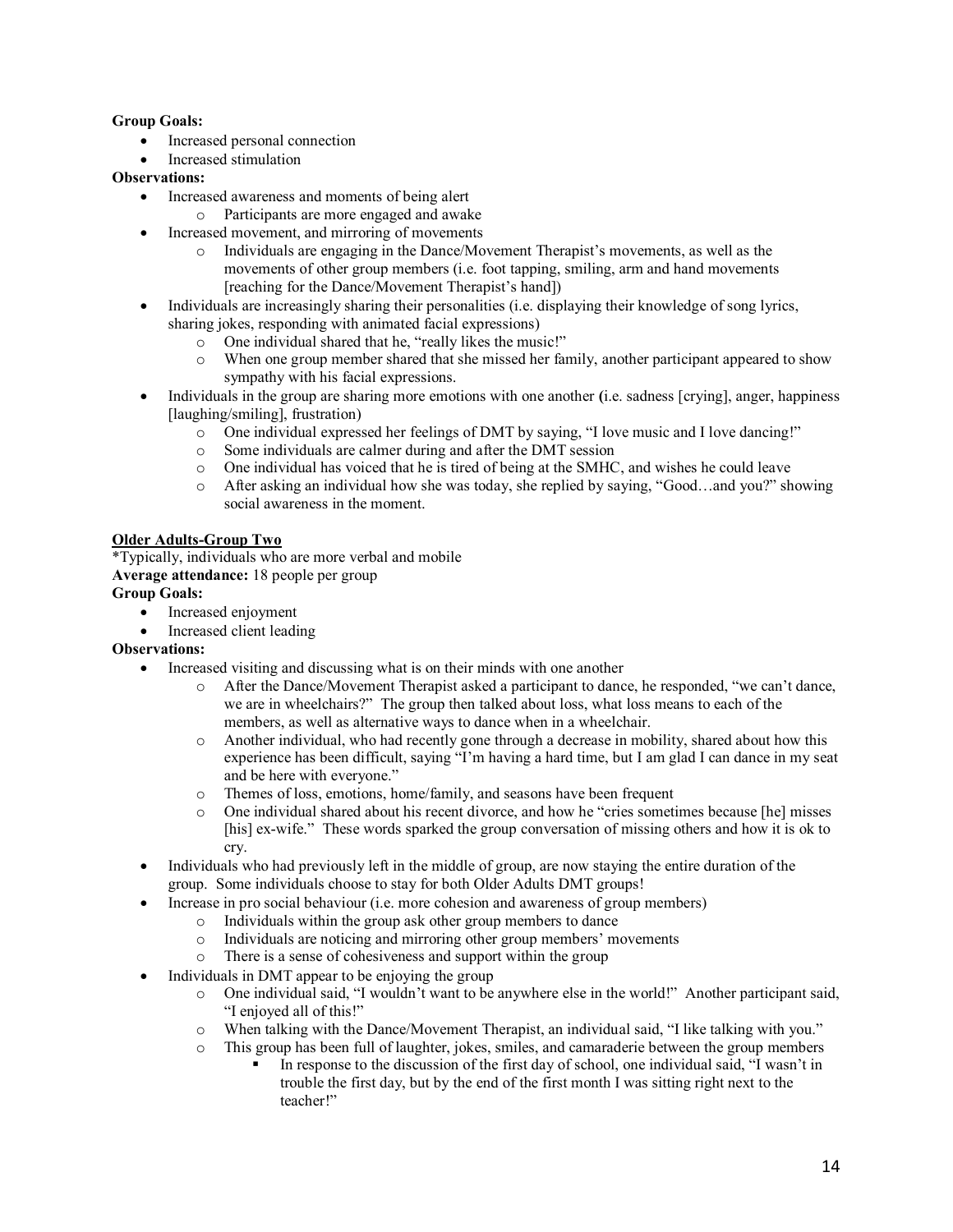▪ Every week the group chants for this one group member to get up and dance. This causes a lot of laughter from the individual and the group.

#### **Area 9 & 12: Individuals in the Acute Program**

**Average attendance:** 8 people **Group Goal:** 

• Increased socialization

**Observations:** 

- Increased discussion between group members about various topics
	- o How music helps with their emotions (anger, sadness, loss). One individual said, "music is life…dancing and listening to music makes life better."
	- $\circ$  One individual shared about how his dad gave up on him. This started a conversation on family and the roles they have played within their lives.
- Individuals in the group have regularly voiced how supported they feel by others in the group, and how they feel as though they are "being listened to here."
	- o This support is also evident in the group members' actions (i.e. sitting close to someone who is crying, encouraging each other's dance moves, remembering each other's music requests from the previous week)
	- $\circ$  In response to an individual who was dealing with a situation in his life, a group member said, "All you can do is be yourself."
- Increased enjoyment in the DMT groups
	- o Individuals have said, "I'm glad I came," and "I thought it was going to be a boring day, but now it won't be."
	- o Many group members have taught each other specific dances or dance moves. This is always paired with a lot of laughter and validation.

#### **Area 10 & 11: Individuals with Schizophrenia**

**Average attendance:** 10 people

**Group Goal:** 

• Trying something new/Risk taking

**Observations:**

- Individuals in this group are noticing and relating to other members in the group more readily
	- o Individuals are teaching dance moves to one another, sharing information about different music and other topics, dedicating songs to one another, remembering when someone requested a song, and complimenting each other on their music and dancing
		- In response to one individual, a group member stated, "I see her strength growing."
		- One group member shared that she was mad at her family because "they have freedom." This started a conversation within the group about living at the SMHC, and what that means for their daily lives.
- Increased exploration of different ways of moving (i.e. learning the grapevine, moving in a different direction, finding moments to move slow or quick, and following other individuals' movements)
	- o These individuals have really pushed themselves to try new ways of moving
- Increased ability to express emotions
	- o More expressive affect
	- o In the DMT group, individuals have said; "I need love today," "I always feel better after I join this group," "I was upset, but going to this group was the right thing for me," "I have to be brave every day because of the voices in my head."
- Group members are requesting a much wider variety of songs, as opposed to the same ones each week
	- o The group members have gone from requesting the very same songs week after week, to requesting different songs every single week! This is a remarkable difference, and really fosters their goal of taking risks.

#### **Area 14 & 15: Individuals in the Forensic and Rehabilitation Programs**

**Average attendance:** 10 people **Group Goal:**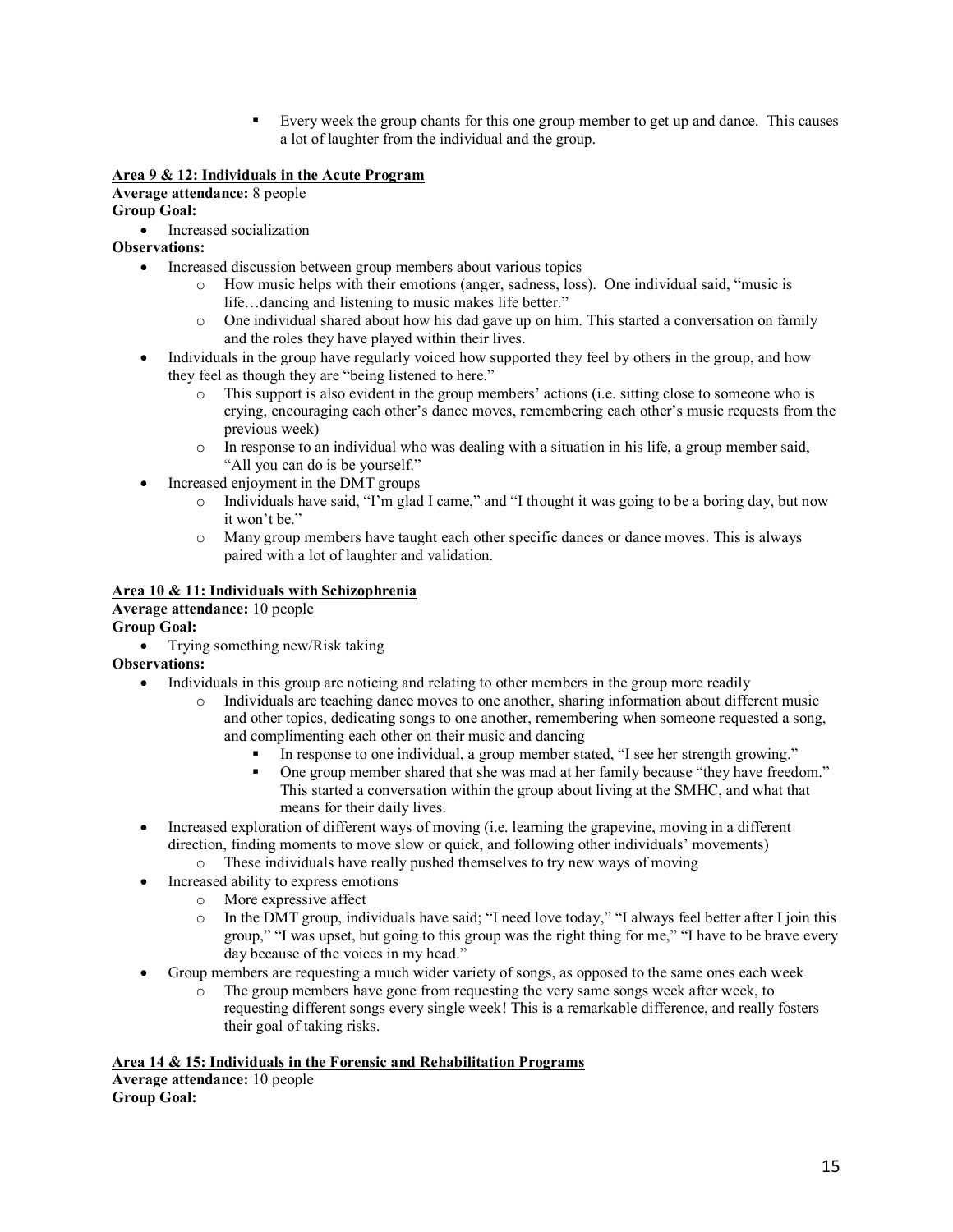• Increased relationship building

#### **Observations:**

- Increased willingness to participate and share
	- o Group members have discussed their hopes and goals for when they leave the SMHC. In response to this topic, one individual said that the song "Hurt" by Johnny Cash gives him "hope for the future."
	- o Individuals have shared deep emotions, and reminisced about family members
- Individuals show an increased support for other group members (i.e. respect and patience for each individuals' song choices, encouragement and praise for music choices and accomplishments)
	- o This group has become increasingly cohesive. After one individual shared about his accomplishments, the group applauded for him.
	- o There has been an increase in communication and relationship building within this group
		- Individuals within this group are able to share with one another when they feel offended or upset with another individual. (i.e. if a song another group member requested offends them)
- Individuals want to stay for the entirety of the group even when other activities are offered at the same time, and continue to attend each week.

#### **Individual DMT sessions**

The Dance/Movement Therapist and Counsellor has been running individual therapy sessions for individuals who have been referred to her. Within these sessions personal goals are created and fostered. There is an openness in these sessions, which allows the individual to choose the direction they want to go that day (i.e. talking, movement, listening to music). The Dance/Movement Therapist and Counsellor has seen changes, improvements, and an increased therapeutic relationship with these individuals throughout these past nine months.

## *Art in Hospitals*

This year brought another new program thanks to the Wah-sa Gallery. The owner, on reading of art in hospital programs in Vancouver and Montreal, decided to create a similar program for Winnipeg healthcare centres. Almost 400 Indigenous Woodlands art pieces were made available to Winnipeg Hospitals and Selkirk Mental Health Centre. The program will launch formally later this year. Current participants are the Grace, St. Boniface, Victoria, Port in the Storm, Concordia, Pan Am Clinic, Selkirk Mental Health Centre, with others waiting for committee approval. Winnipeg gallery owners have received brochures on the program noting the process: donated art may be gifted to the hospital of the donor's choice, with no obligation on the part of the hospital to exhibit the art, art is to be framed and valuated appropriately and can be used by the hospitals in any way they see fit. Works may be accumulated and sold or auctioned at fundraisers or given out by Foundations to their donors. It is hoped the program will grow and bring quality artworks to grace hospital walls or be used as benefits them best.



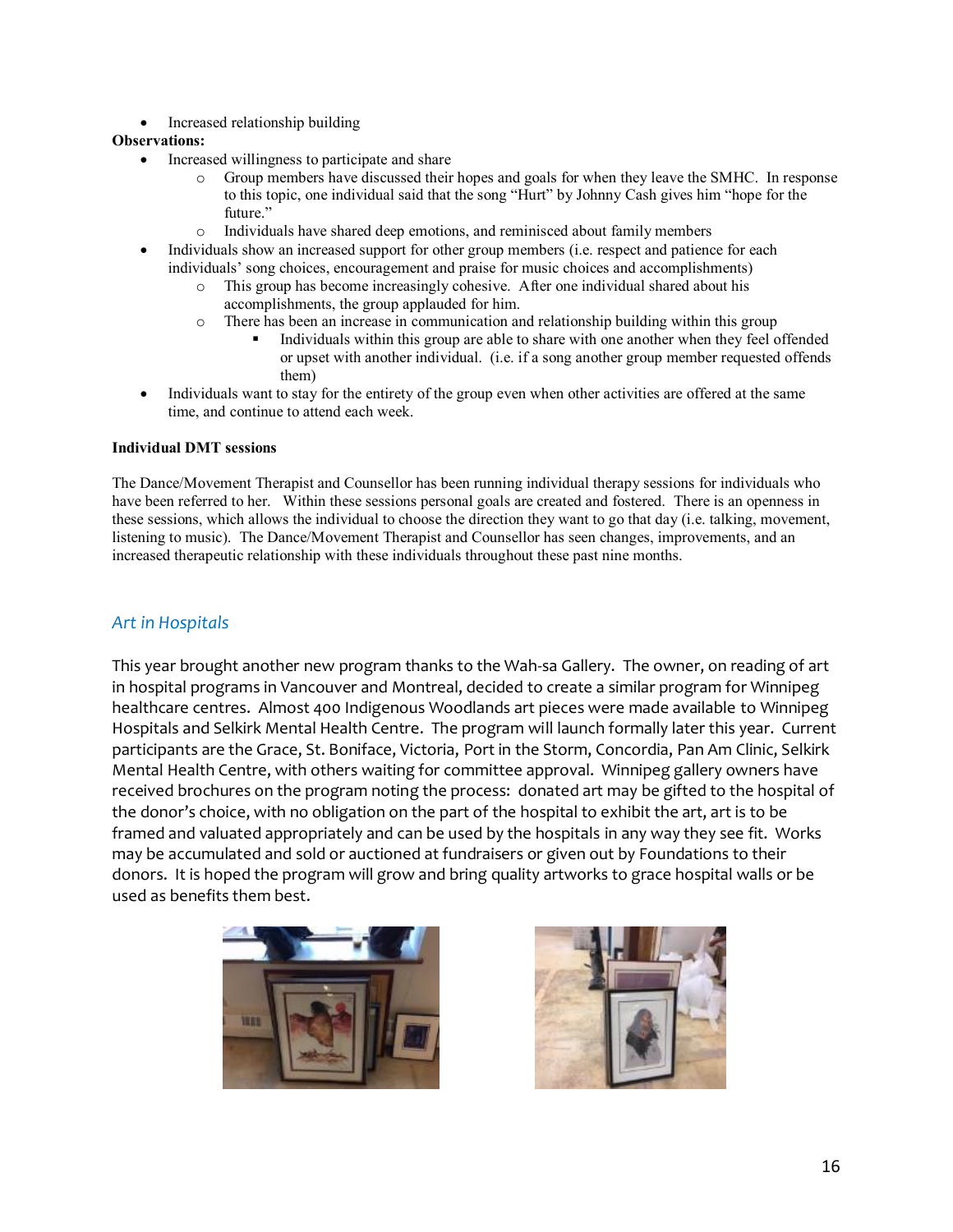

## Service Canada Student Summer Jobs

Every year, we receive funding from the Service Canada Student Summer Jobs Program, to offer employment to student musicians with funding from the Government of Canada. As part of Music to My Ears, they are an integral component of our program. The student narrative is provided at the end of this report.



# WHO WF ARE:

Executive Director Shirley Grierson

Board of Directors

Chairperson - Tom Carson Treasurer - Pam Campbell Directors - Dan Donahue, Kat Fox, Jennifer Dubienski, Beverly Pageau

Honorary Advisory Council Dee Buchwald, Ken Campbell, Sylvia Kuzyk, Randy Moffat, Dr. Merril Pauls, Dr. Brian Postl

Advisory Committee (Special Projects) Sylvia Kuzyk, Barry McArton, Dr. Merril Pauls, David Northcott

**Communications** Leif Norman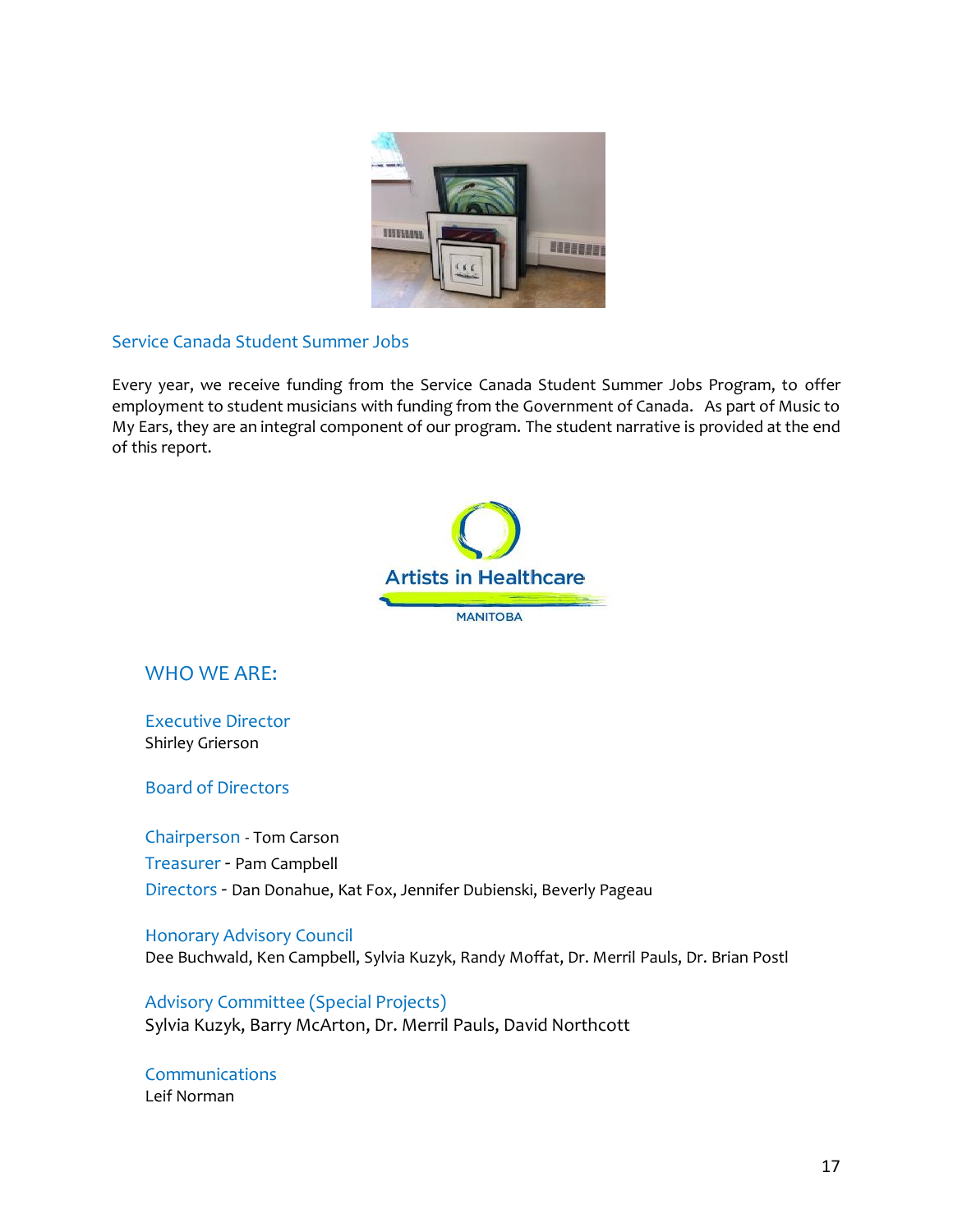# PROGRAM STAFF and SUPPORT:

#### Art at the Bedside – St. Boniface Hospital

Program Coordinator –Claire Stephensen. This program's volunteer numbers range from 8 – 14

Art by the Big Blue Chair – Cancercare Manitoba and Misericordia Health Centre Artist - Kate Black

## The Care Home Outreach Project – Brandon and Souris

Volunteer Coordinator: Corey Friesen Student Musicians – University of Brandon

## Music to My Ears

#### Winnipeg:

Tim Cummings - St. Boniface Hospital and Cancercare MB; Lynn McClure - Cancercare MB and Jocelyn House; Peter McClure - Cancercare MB; Keith Price - Health Sciences Centre; Ann-Marie Williot - St. Boniface Hospital; Casimir Gruwell – CCMB; Aaron Shorr - St. Boniface Hospital and CCMB; Nic Lawrenz – St. Boniface Hospital, Lois Gillespie - St. Boniface, Grace Hospital, Middlechurch, Maples Personal Care and Beacon Hill; Ashley Au - Grace Hospital; Heitha Forsythe – Misericordia; Kris Ulrich - Health Sciences Centre; Myron Kurjewicz - Health Sciences Centre; Jacob Tallman - Health Sciences Centre, Riverview Health Centre; Nicole Barrett - St. Boniface Hospital, Jesse Popeski – Deer Lodge Health Centre, Liz Goossen – Grace Hospital, Michael Peters – Health Sciences Centre, Michael Peters, Health Sciences Centre, Luciano Armenti, Selkirk Mental Health Centre, Jacob Herd, Selkirk Mental Health Centre

Brandon - Ann Germani and Matthew Zimmerman Brandon Home Care Outreach – Corey Friesen and Brandon University students Boundary Trails - Jess Reimer Bethesda - Willie Wiebe

2016 Service Canada Students - Winnipeg Noted below

#### Rejuvenation, Resilience and Recovery with the Arts - Selkirk Mental Health Centre

Dance/Movement Therapist - Karrisa Marten Musician – Luciano Armenti, Jacob Herd Art mentorship – Claire Stephensen

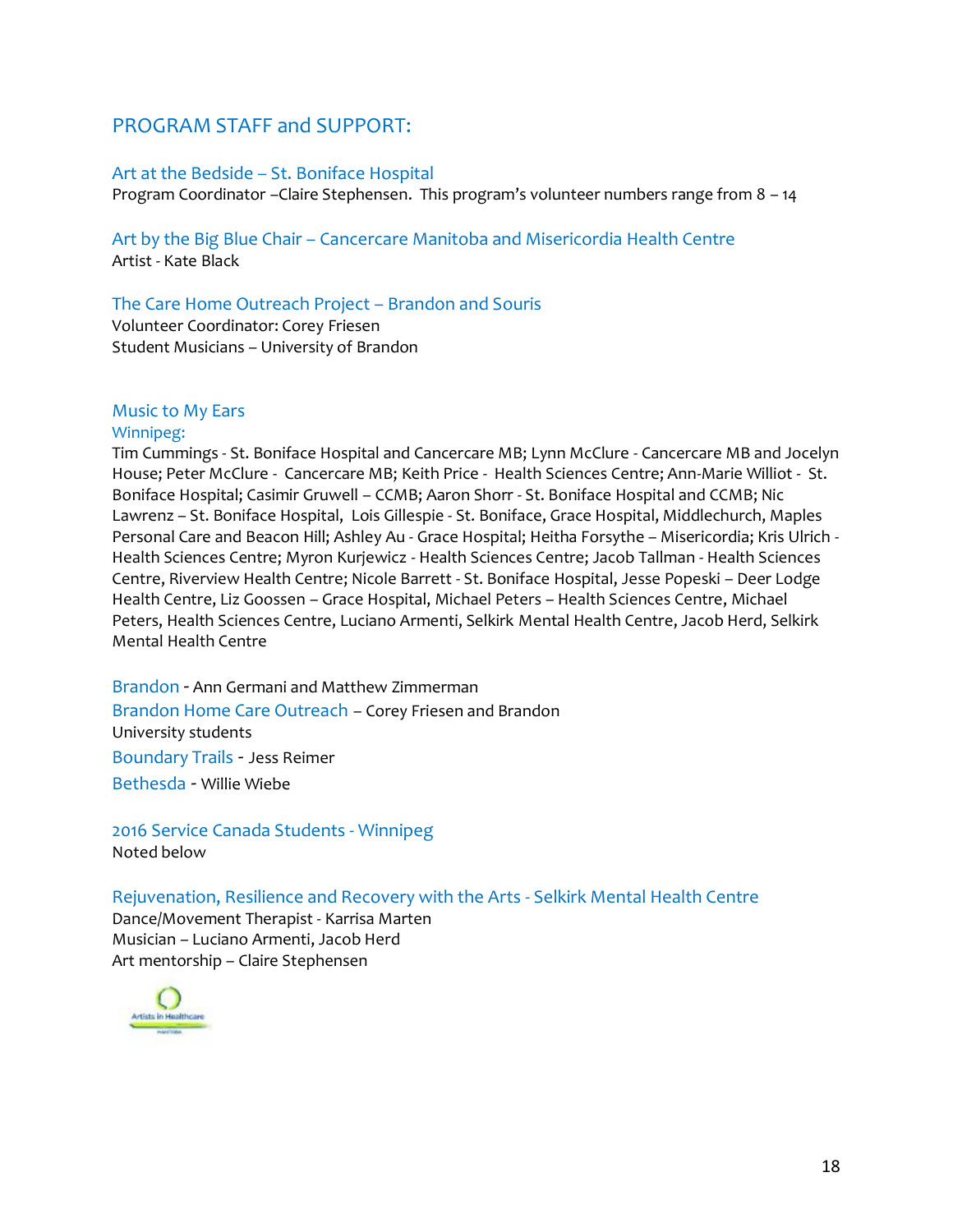

# STORIES FROM OUR SERVICE CANADA STUDENTS:

# *Service Canada Student Jobs 2016 Narrative*

Artists in Healthcare were pleased to have nine students in the 2016 summer; seven funded through the Service Canada Student Jobs program and two funded through hospital foundations:

- 1) Kyle Cobb Health Sciences Centre
- 2) George Bajer-Koulack Misericordia Health Centre
- 3) Maddy Janz Bethania and Donwood Personal Care
- 4) Elizabeth Sadler St. Amant and Actionmarguerite
- 5) James Kohler Middlechurch Home of Winnipeg
- 6) Kasey Kurtz Maples Personal Care
- 7) Blake Unruh Riverview Health Centre
- 8) Malcolm Somers Deer Lodge Health Centre
- 9) Jacob Tallman St. Boniface Hospital

I've had such an amazing experience at HSC! During my time at the hospital I have gained much appreciation for the power of music to brighten people's spirits especially when faced with adversity. Often it seems those in the most compromised positions have access to the most generous and joyous spirit.

*Additionally, I've realized just how many people dedicate their lives and careers to helping people.* The staff at HSC is full of amazing people and they all truly inspire me. Kyle - HSC

I've had so many awesome interactions this year. Every day I come home feeling like I've accomplished something truly special! Here are a few examples of how this program brings joy into the lives of the old folks at Misericordia.

When I am playing for larger groups I usually try to engage them all individually, shifting my attention from person to person without leaving anyone out. For people who are often lonely and isolated, a little bit of personal attention can be incredibly powerful. I also try to communicate as much joy and energy as I can, my goal is to make each person in the audience smile at least once. The results have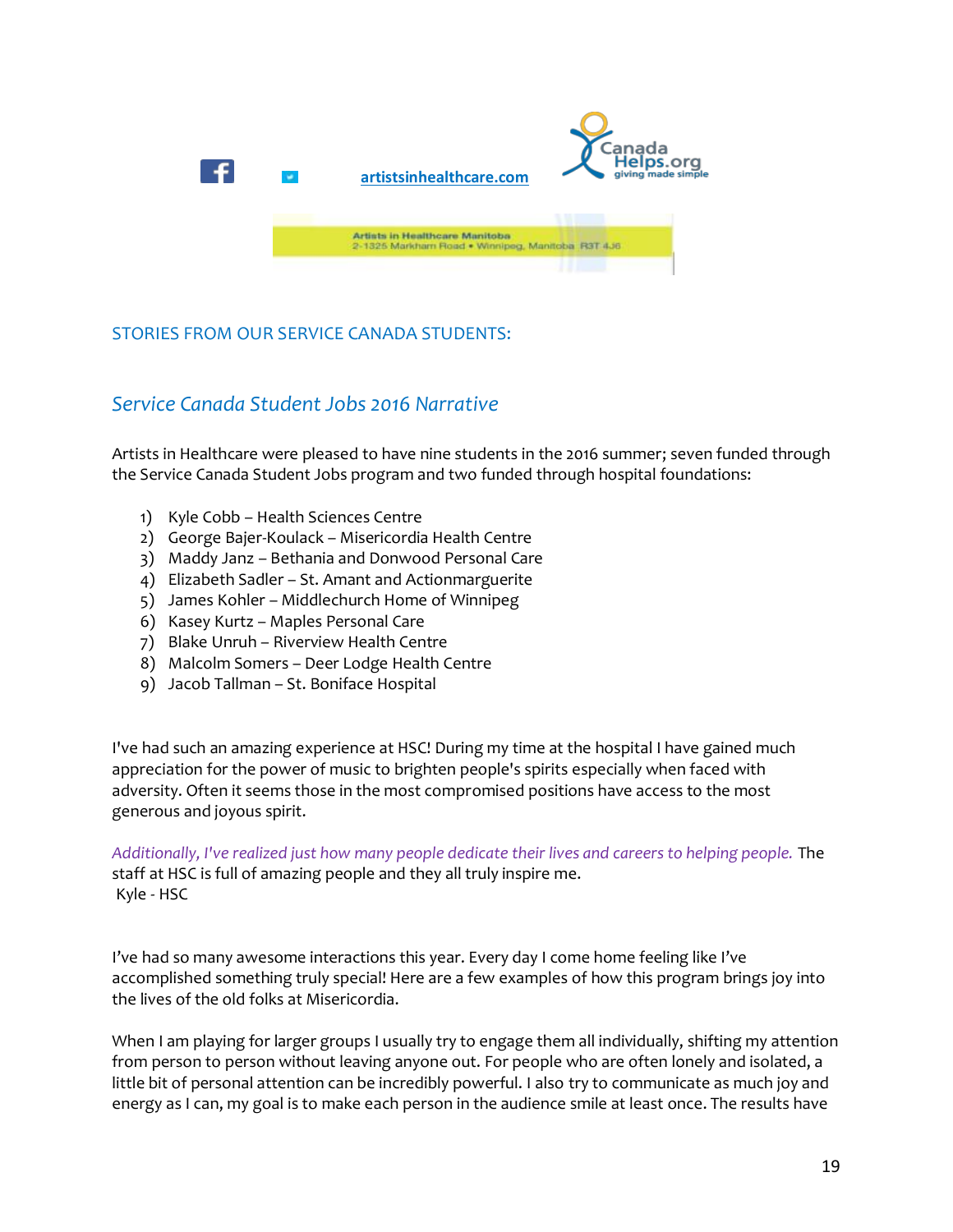been fantastic! more than ever people are beginning to recognize me and remember my name, and larger and larger groups come to hear the music. *When things are really jiving I've had residents get out of their seats and start dancing around with their walkers!*

Although the group performances are great, the most meaningful interactions happen in one to one sessions. Some residents rarely participate in any activities and isolate themselves in their rooms. *Whether it's due to shyness, confusion, depression or something else, these are the people who need music the most. It can often be difficult to convince them to listen, but if you can get them to hear just one song, anger, fear and anxiety will melt away into gratitude and calmness. Music can provide a focal*  point for a confused mind and jog memories that have long been dormant. I usually follow up a song by trying to make a connection. If they seem comfortable talking, I'll ask a few questions or else I'll just talk a little bit about myself. Again, I've found that this yields fantastic results. I've seen people who usually blank faced and unmoving tap their feet and hum along, and I've heard childhood stories from the most confused individuals! I've made friends who will come out and say hi when I walk past their rooms, and even convinced a few to come out to some of the other activities!

Once when I was just walking out the front door, one of the residents called out to me from across the room. I wasn't sure what was going on, but when I got close enough, he grabbed my hand and said *"You are the reason I'm alive. I couldn't stay here if it weren't for you, thank you".* I recognized him after as one of the residents who always gets on his feet and dances when I play. I hope I get to play on his floor soon.

Another great moment was when I was playing in the hallways. One woman looked up, noticed me and said "Oh I'm so glad you're here, why don't you play me some music". I did and we had a very nice conversation, I got no sense that anything was amiss. Afterwards, the care aides told me that this woman had been having a terrible morning. She was really confused and didn't know where she was or what was going on, but as soon as I came upstairs, she recognized me and calmed down right away.

Just a few days ago I had a great experience playing in the room of one of the residents. She was one of the folks who could only be convinced to come out of her room for meals. As I played for her she steadily became more and more engaged, first clapping her hands occasionally, then gradually starting to sit up. Eventually, she got to her feet and started to dance! When I was about to leave she said to me *"I was so sad, and you've made me happy again".*

This program is amazing! I've seen it effect so many people in so many fantastic ways. To all of the people who work hard to make this possible, thank you. sincerely, George – Misericordia

My experience so far as a Musician for Artists in Healthcare has been indescribable. Before starting the job, I had many expectations and ideas of what it would be like. I've been working for two weeks, and the experience has already surpassed what I thought it would be. Never have I ended a day in this job without a smile on my face and joy pouring out of my heart.

I've met interesting people and heard old stories. The most valuable thing I've learnt so far is that like any other group - the elderly cannot be generalized. Each visit I have with a resident has a unique story tied to it. There is a lot of knowledge within the walls of these homes, and I am lucky enough to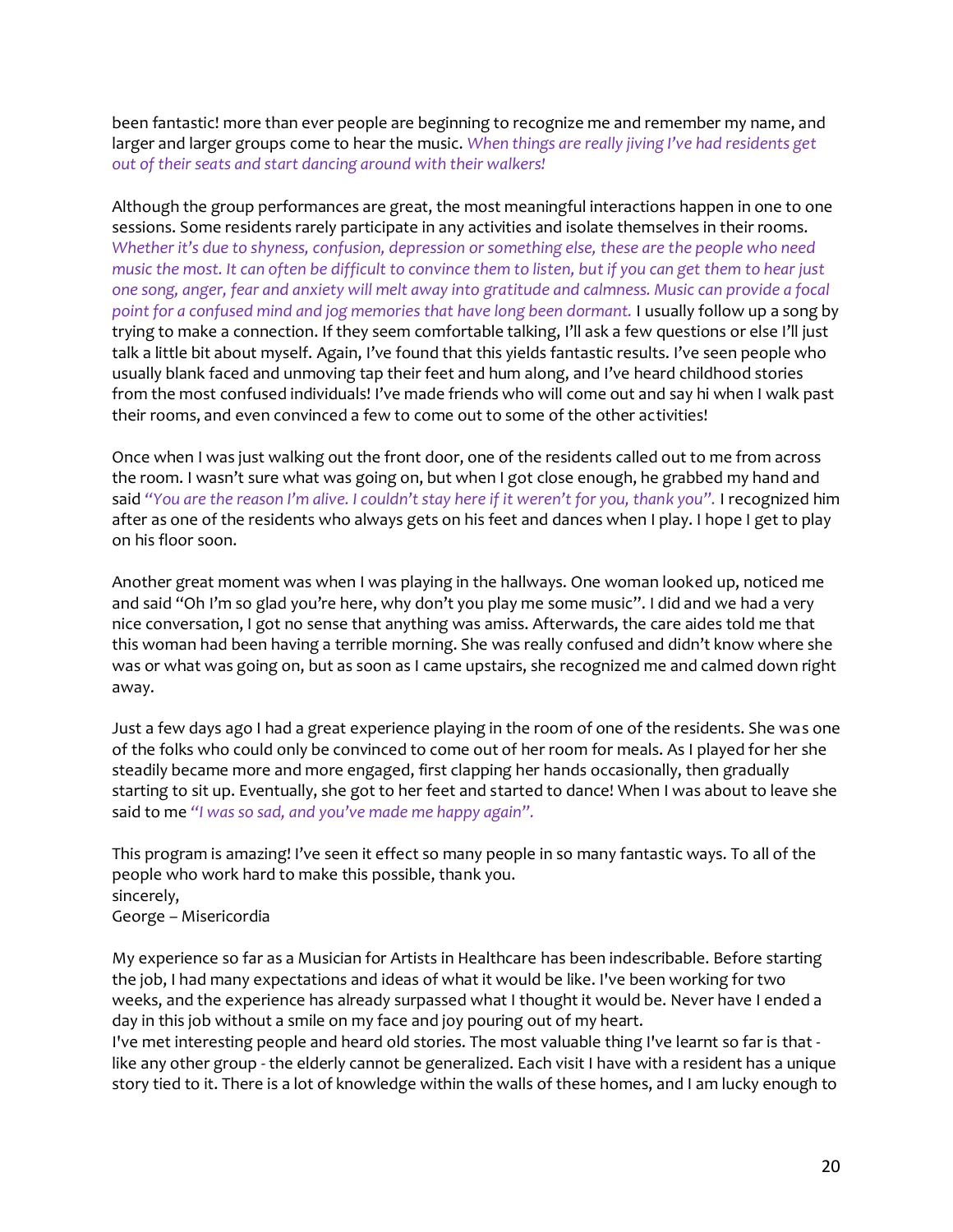be standing in the middle of it all - strumming my guitar and singing my songs. What a dream come true.

Maddy – Donwood and Bethania

This is my second year working for Artists in Health Care. I work at two locations weekly. I really love having a double placement because I get to reach out to a larger population. Returning to Action Marguerite has been amazing. The recreation team has welcomed me back with open arms and I am fitting back in very nicely. Also, many residents I meet last year have been excited to have me back and to hear my music. I would like to share one of my experiences I had this week at Action Marguerite:

I decided to try something new. I have made friends with two residents who live on the same floor. They both have Parkinson's disease; one can walk while the other is bed ridden. I decided that the resident who could walk and myself would go together and have music in the resident's room who is bed ridden. The three of us had a lovely visit. I sang to both of them and could tell that they each benefited greatly from the visit and music. It was a way to bond and create positivity out of an unfortunate situation and provided a change of atmosphere for both. The resident whom we came and visited has limited speech due to their Parkinson's but *I could tell she enjoyed the visit greatly as she was smiling with her eyes.*

Elizabeth - St. Amant and Actionmarguerite

I passed by man who was in a wheel chair listening to the radio in a large t.v. room. I stopped and knocked on the door and he turned to me with a big smile on his face. He immediately asked me if I played music. I said yes, I do! The man's smile grew even bigger now and he kindly told me to turn off the radio so he could hear me play the guitar. He was such a kind fellow with a lot to talk about. We jammed out to some Johnny Cash, Tom Jones and Hank Williams. After about an hour and a half of singing, talking and listening we had become musical buddies! James – Middlechurch

"I've just finished up my second week playing music for the residents in Maples Personal Care Home and I'm starting to settle in very nicely. I feel I'm getting better acquainted with both the staff and residents all the time. So far, Artists in Healthcare has provided me with an opportunity to learn and play dozens of new songs for residents at Maples, as well as practice in preparation for my second year of jazz studies in the Desautels Faculty of Music. Elvis Presley and Johnny Cash are unsurprisingly the two most requested singers. Now that the residents are more familiar with me, I'm often greeted by "Here comes the guitar man!" as I walk through the hallways looking for people to entertain. I feel very fortunate to have a summer job that I enjoy as much as I'm enjoying doing Artists in Healthcare. I look forward to the next month and a half I will be spending at Maples!" Kasey – Maples Personal Care

Thank you again for this work. It is really amazing to work with the patients and to have the opportunity to play as much as this.

Working at Riverview is extremely rewarding. My time here has been one of both routine and adapting to the particular needs of the patients. In the units that have a lot of patients with dementia I play a lot of old songs so they are asking me and encouraging me to learn new songs every day. *Playing this much has expanded both my heart and musicality.*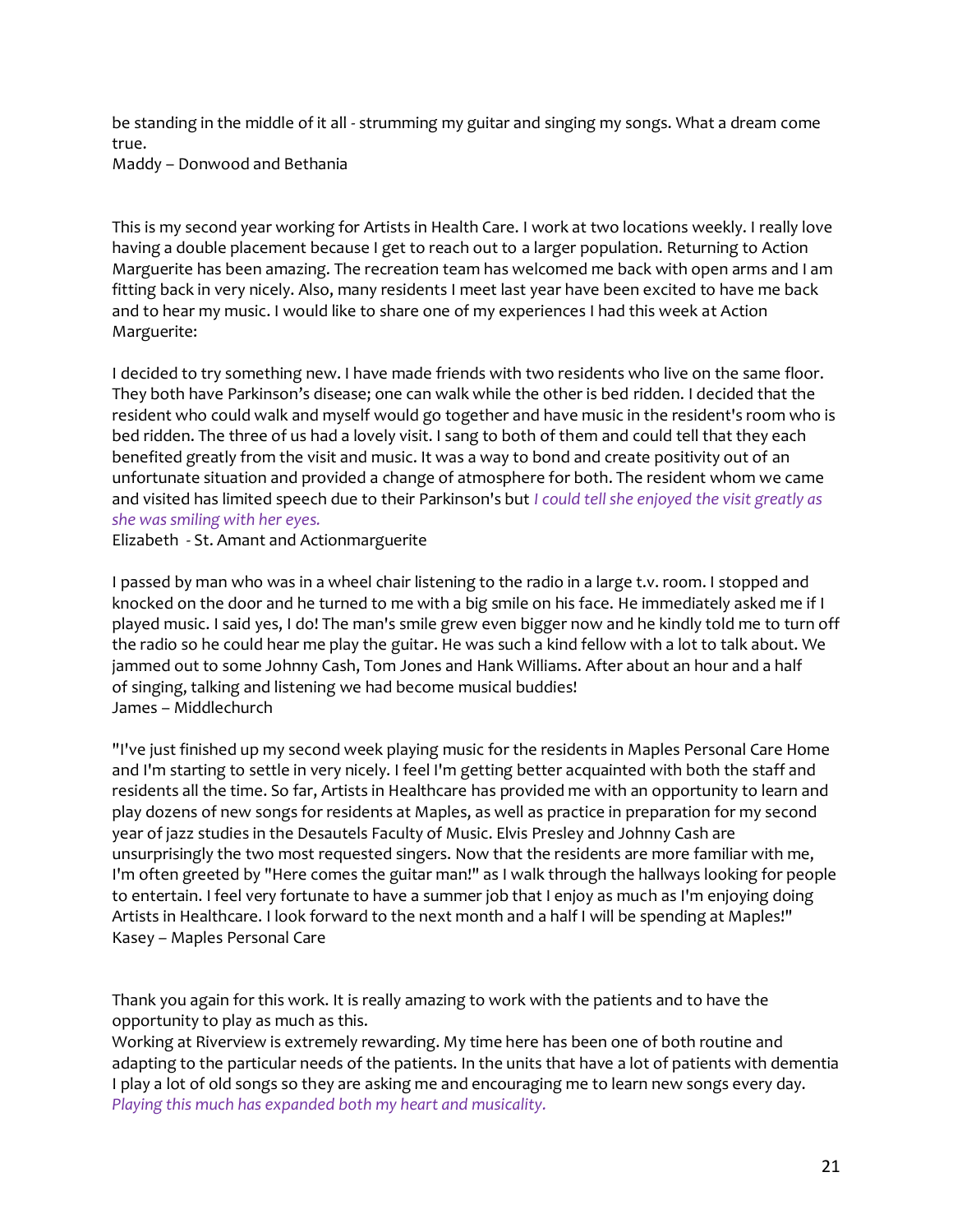My calluses have also hardened as my experience increases. As someone who is lucky enough to follow his dreams – I was just accepted to music therapy in Vancouver for the fall, these experiences have been invaluable. I am convinced this does amazing things that help with the wellbeing and ongoing care of the patients here. There's nothing like the smiles, encouragement and pure magic that I see every day here. Thanks for the opportunity. Blake – Riverview

I've been settling in nicely at Dear Lodge, and already in these past couple weeks I've had some great feedback not just from the residents but from the staff. I was playing on a rehab floor and there was a nurse who was administering medication nearby. I got up to move my a little closer to some residents and she asked if I was leaving. I told her that I still had another half hour and she was relieved. *She said "we just love having you here, we wish you could stay on our floor all day*!". Another great interaction was with a resident I ran into who asked if I could play music for them while they relaxed in a recliner for a while. We sat and chatted about old folk songs and I played some (she started to doze off a bit too). After I had finished playing she told me that I had just made her day and that she felt completely relaxed, so I promised I would be back the next time I was there. Malcolm – Deer Lodge

In the palliative care unit, there is an older woman whose husband is slowly passing away. I have been blessed and been enjoying her company each day that I am there. She says the music is very soothing, relaxing and allows her mind to settle for the moment. She didn't have any musical background herself. She said, in so many words, the classical music I play doesn't have any specific connection with a story or concept giving her mind a moment to rest from such things. And even though she still felt a lot, it isn't as difficult. It is what I believe to be a common misconception that the music is actually another way to zone out or "escape" from what's going on. This woman somewhat described her situation as the same thing except kept saying she could still feel a lot. I said music doesn't take us away from what's going on in the present. It just allows us to feel what we're already feeling without the need for all the thought processes and concepts behind it. She said she hadn't thought of it like that and began crying. Perhaps rather presumptuous of me, but being someone who deals a lot in the realm of pure emotion in various ways, it seemed to let her stop fighting with feeling her emotions and just let them come out.

At the NFA (Not for Admitting) area, I often get people saying how coming to the hospital was partially grueling because of the wait times, which are not only uncomfortable for the fact that you're waiting in a chair doing almost nothing for sometimes hours, but also knowing that you might be doing something uncomfortable when you're actually called. I played for the people waiting there and they said it made coming to the hospital and "waiting" an actual pleasant experience and relieved a lot of their tension around what they were actually waiting there for.

In the Emergency Reassessment Unit, I get a lot of good feedback from patients, families and staff, but there is one experience in particular that I liked. It was a time when I came in and the patients were all in the usual places in their respective solitary cloth cubicles and not really interacting with anybody around them. Usually these patients look like they are in a more morose mood for obvious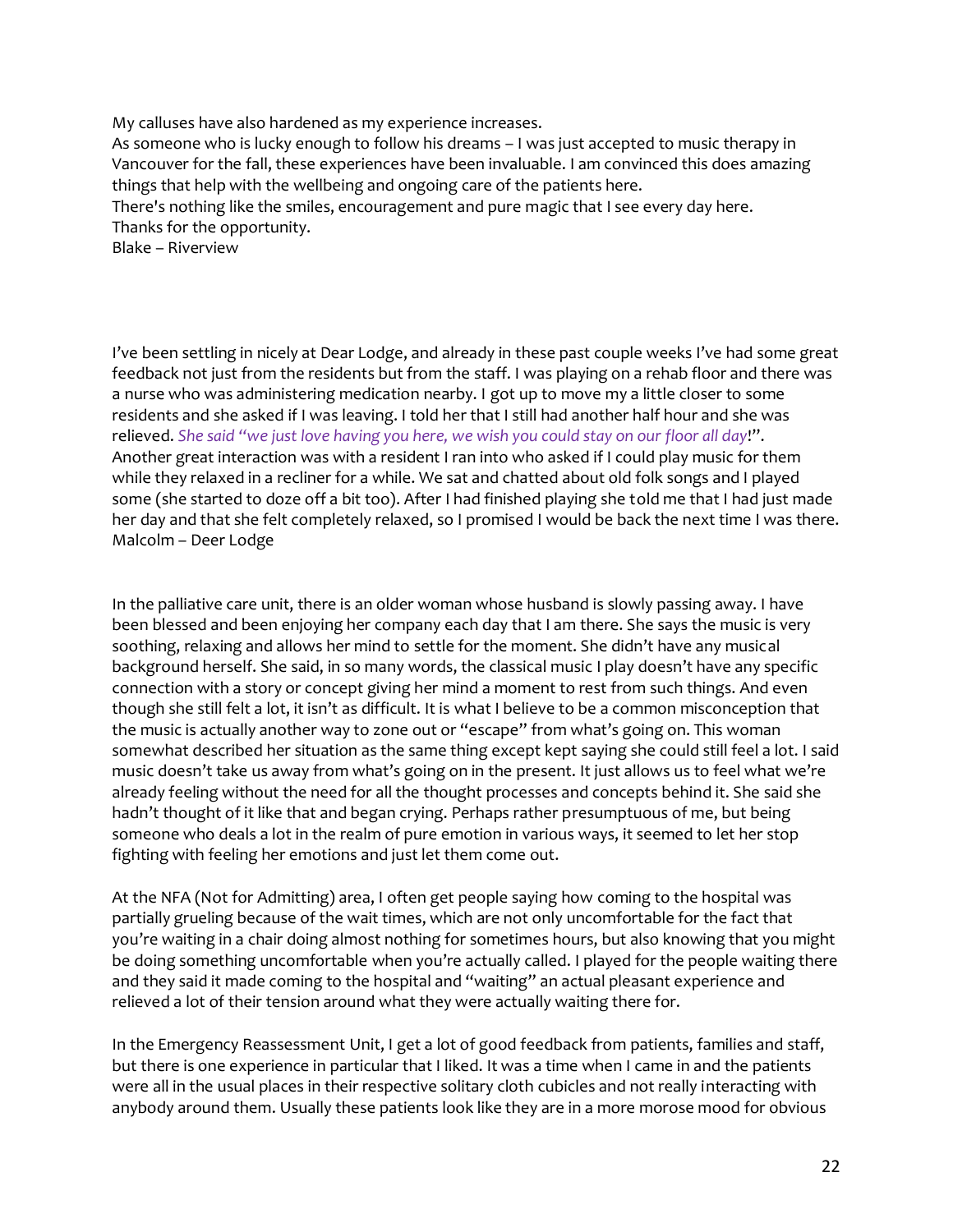reasons. However, when I began playing, a patient began talking to me (a common occurrence). Then, another patient beside him started talking to me and they started talking to each other (usually about music, but there are a range of topics that always come up). Several of the other patients and their families began to join in, smiling. *More than just coming and relieving the experiences of individuals, and myself finding a way to connect with the people around me, I also try to simply be something that changes the atmosphere of the room, so to speak.* In this instance, the music gave the room something less sterile (in the figurative sense) to anchor to and connect with each other in their difficult moments. After all, the only people who are experiencing waiting in that room for hours in a bed and cloth cubicle are the people right next to you. Jacob – St. Boniface

With thanks to all of our generous supporters. We wouldn't be here without you.



Bell Canada Great West Life **Manufacture Council** Creat West Life Manitoba Arts Council Gillis Quarries Winnipeg Arts Council Investors Group Long & McQuade Music Service Canada Student Jobs **Beacon Hill Lodge** Beacon Hill Lodge Smith Carter Architects and Engineers Bethania Personal Care Home Sussex Realty **Donwood Manor** The Johnston Group **Foyer Valade/Actionmarguerite** 

The Winnipeg Foundation Brandon Area Community Foundation Manitoba Community Services Council Selkirk Community Foundation

Bethesda Hospital Barry and Carol McArton Boundary Trails Health Centre Gail Asper Brandon Regional Health Centre **Pamela Campbell** Pamela Campbell Cancercare Manitoba **The Asper Family Foundation** Concordia Hospital Deer Lodge Health Centre Grace Hospital **Lexity** Crace Hospital **Lexity** Crace **Lexity** Crace **Lexity** Crace **Lexity** Crace **Lexity** Crace **Lexity** Crace **Lexity** Crace **Lexity** Crace **Lexity** Crace **Lexity** Crace **Lexity** Crace **Lexity** Crace **Le** Health Sciences Centre **Poco Beads** Misericordia Hospital Riverview Health Centre Selkirk Mental Health Centre St. Boniface Hospital

Maples Personal Care Home